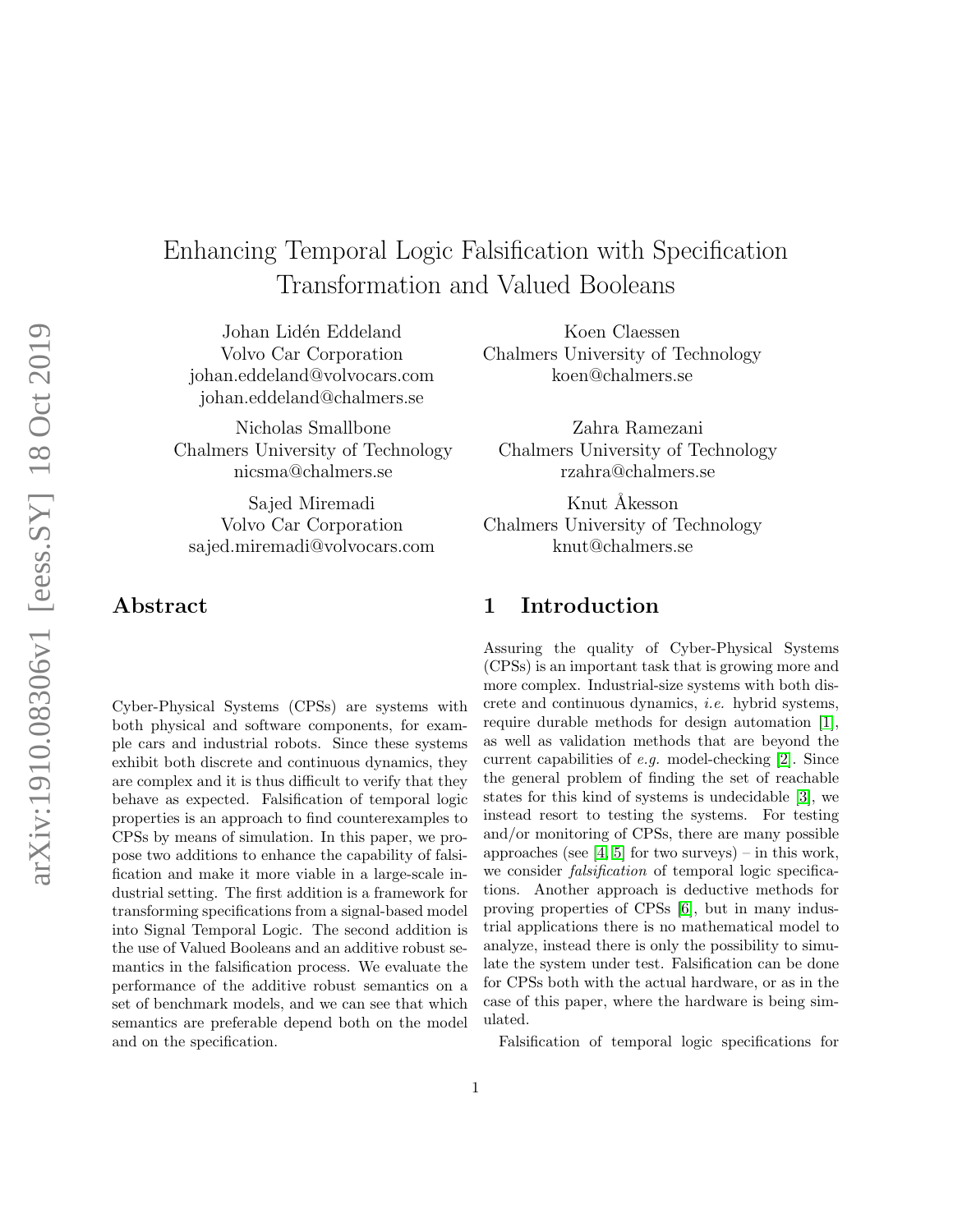CPSs is a method which attempts to find counterexamples to properties of systems by optimization over robustness of the specification. Here, robustness is a measure of distance to violation of the specification. The falsification framework has been shown to be useful for several different applications [\[7,](#page-18-4) [8\]](#page-18-5), and it can still be modified in many different ways. For example, one can consider different optimization algorithms to search for the counterexample  $(e,q.$  ant colony optimization [\[9\]](#page-18-6) or functional gradient descent  $[10]$ ).

Falsification requires use of a formal specification, typically written in Metric Interval Temporal Logic (MITL) [\[11\]](#page-18-8) or Signal Temporal Logic (STL) [\[12\]](#page-18-9) (or some variant thereof). However, these formal logics are not currently well established in industry, since the specifications used in industry need to be understood by engineers from many different disciplines. This means that it can be difficult to apply falsification when there is no formal specification available to test against.

In an attempt to tackle this problem, we present a framework for transforming requirements modelled in a causal, signal-based language  $(e.g.$  Simulink  $[13]$ ) into specifications in STL. This allows expert test engineers to model executable requirements using a tool they are familiar with, while also making falsification possible for the models under development.

As an additional measure to enhance the falsification process for industrial-size problems, we apply an alternative robust semantics to be used in the falsification problem. Specifically, we use the additive semantics presented for the logical framework Valued Booleans [\[14\]](#page-18-11). We evaluate the performance of additive semantics for several specifications and see in which cases they are preferable to the "standard" semantics of STL robustness. To be clear, these changes apply when we attempt to falsify a specification by means of optimization, rather than by performing brute-force exploration of system executions.

### 1.1 Related work

The main focus of this paper is to adapt the framework of falsification to work better in certain industrial applications. The tools Breach [\[15\]](#page-18-12) and S-TaLiRo [\[8\]](#page-18-5) are used to perform falsification with STL and MTL, respectively. Both of these tools are based on the idea of a robustness measure for temporal logic specifications [\[16\]](#page-18-13). Apart from falsification, recent research has also focused on mining of temporal properties for CPSs [\[17\]](#page-18-14), which can make it easier to understand what proper specifications could be, given simulations of a system. A generalization of robustness is presented in a recent algebraic framework for runtime verification [\[18\]](#page-18-15).

There exist several approaches to transform models between other design tools. In [\[19\]](#page-18-16), the author presents a way to go from informal requirements to hybrid models with the use of pattern templates. In [\[20\]](#page-19-0), a method for generating Simulink monitors from formal requirements is presented – this procedure is essentially the opposite of the one presented in this paper. In [\[21\]](#page-19-1), a tool is introduced for translating Simulink models into theories in the proof assistant Isabelle [\[22\]](#page-19-2). To our knowledge, there has been no previous work transforming causal signal-based specifications into STL formulas, a transformation investigated in this paper.

When it comes to improvements of the falsification process itself, previous work has defined a modified version of STL [\[23\]](#page-19-3), and there has been discussion showing the need for similar modifications in industrial applications [\[24\]](#page-19-4). The main point has been to improve the robustness information from temporal operators by averaging the robustness inside the timed intervals in question. Another novel approach, which can include different interpretations of robustness for temporal operators, views temporal logic as filtering [\[25\]](#page-19-5). This connects the fields of temporal logic and signal processing and allows for new ways of analysis.

Several works [\[26\]](#page-19-6) [\[27\]](#page-19-7) have designed methods for faster falsification of a specific sub-class of specifications, namely request-response specifications. Recently, an extension to falsification has been proposed where meta-parameters of falsification, e.g. the number of control points, are variable and put into an outer optimization problem [\[28\]](#page-19-8).

Valued Booleans [\[14\]](#page-18-11) is a recently-proposed logic that captures both the truth value of properties, as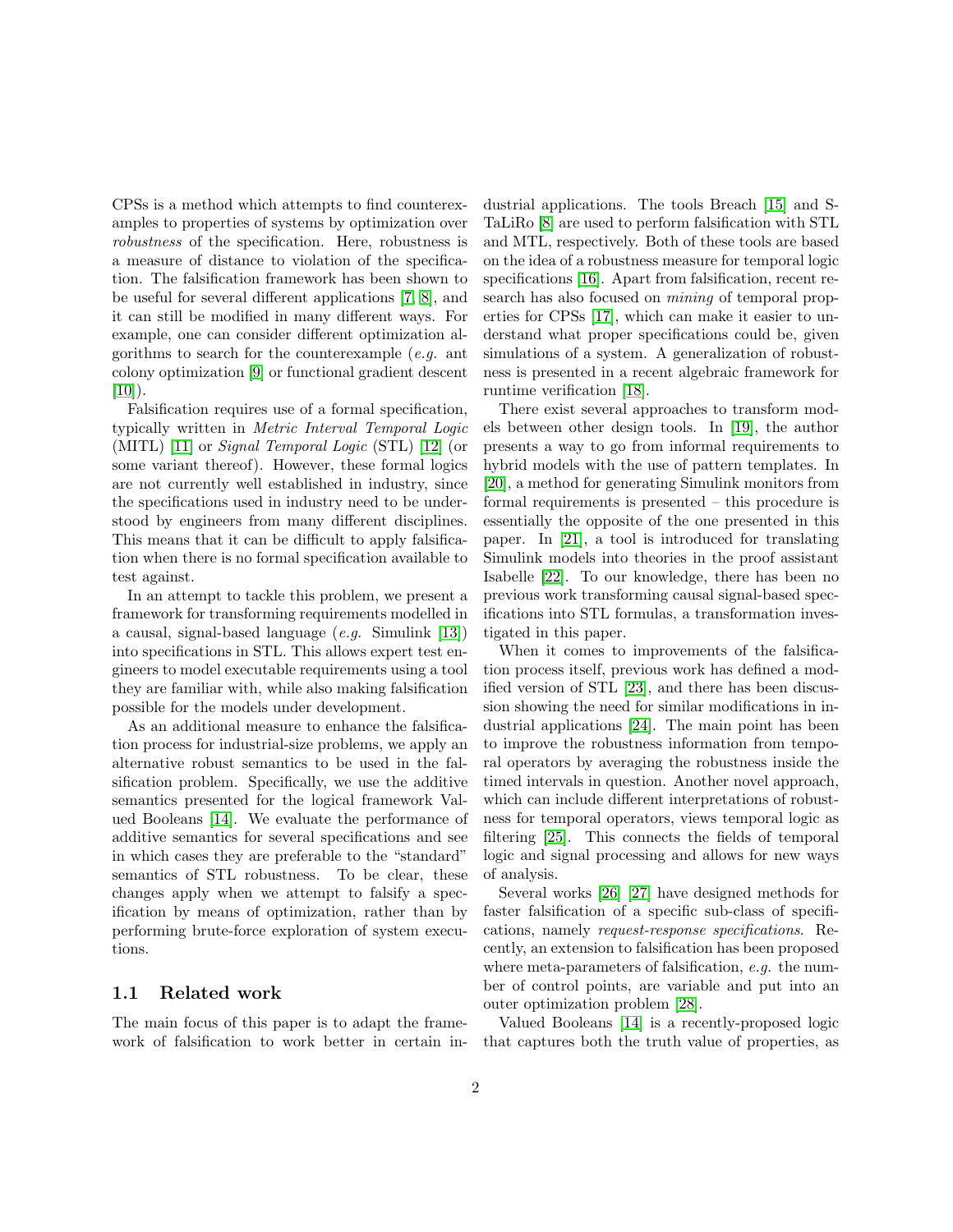well as how severely the properties are falsified. In this paper, we use a version of Valued Booleans to enhance the capabilities of falsification.

### 1.2 Contributions

The main contributions of this work are:

- i) transformation of causal signal-based requirements into STL specifications;
- ii) application of Valued Boolean additive semantics to the falsification process;
- iii) evaluation of additive semantics for falsification of benchmark requirements.

The rest of the paper is organized as follows: in Section [2,](#page-2-0) STL and the falsification problem are defined. The latter is used to evaluate different robust semantics later on. In Section [3,](#page-3-0) we define a framework for translating causal signal-based specifications into STL. Section [4](#page-8-0) details the logic of Valued Booleans, with two kinds of robust semantics. Section [5](#page-13-0) compares the two robust semantics in falsification for a set of benchmark models, and in Section [6](#page-16-0) our conclusions are presented.

# <span id="page-2-0"></span>2 Signal Temporal Logic and Falsification

The specification language STL is widely used for falsification of CPSs. We omit the definition of the robust semantics of STL, as it is almost identical to the max semantics of VBools, which we define in Section [4.1.](#page-9-0) For details on STL, we refer the reader to other works [\[29\]](#page-19-9).

### 2.1 Discrete-time signals

Throughout this paper, we discuss specifications defined for signals and signal values. The semantics of VBools is in terms of discrete-time signals, and for the sake of consistency we also define STL this way, even though it is usually defined in terms of continuoustime signals [\[30\]](#page-19-10). The main point of doing this is to

make it clear how temporal operators can be defined in terms of conjunction, but generalizing to continuous time is possible [\[31\]](#page-19-11) [\[16\]](#page-18-13). For practical purposes, falsification and monitoring of signals is performed on the output of simulated systems, where time has to be discretized to numerically solve the systems.

Definition 1 A discrete-time signal is a function  $x[k]$  from a finite subset of  $I \subset \mathbb{Z}$  to  $\mathbb{R}$ , where  $k \in I$ . The set I labels the time instants of the signals, and the signal takes on continuous values at each of those time instants.

### 2.2 Signal Temporal Logic

The grammar of STL formulas is defined as

$$
\mu ::= x < r \mid x \le r \mid x \ge r \mid x > r \mid x = r
$$
\n
$$
\varphi ::= \mu \mid \neg \mu \mid \varphi \land \psi \mid \Box_{[a,b]} \psi \mid \varphi \mathcal{U}_{[a,b]} \psi,
$$

where  $\mu$  is a predicate, and  $\varphi$  and  $\psi$  are STL formulas.  $\wedge$  denotes logical and,  $\square_{[a,b]}$  is the timed globally (or always) operator, and  $\mathcal{U}_{[a,b]}$  is the timed until operator. Due to De Morgan's laws, we can define logical or  $\varphi \lor \psi$  as  $\neg(\neg \varphi \land \neg \psi)$ . There is a similar identity for the temporal operators, which lets us define timed eventually  $\Diamond_{[a,b]} \varphi$  as  $\neg \Box_{[a,b]} \neg \varphi$ . These identities will also be used in Section [4.](#page-8-0) Similarly to [\[32\]](#page-19-12), we define the validity of a formula  $\varphi$  with respect to the discrete-time signal  $x$  at time instant  $k$  as

$$
(x,k) \models \mu \iff \mu(x[k])
$$
  
\n
$$
(x,k) \models \neg \mu \iff \neg((x,k) \models \mu)
$$
  
\n
$$
(x,k) \models \varphi \land \psi \iff (x,k) \models \varphi \land (x,k) \models \psi
$$
  
\n
$$
(x,k) \models \varphi \lor \psi \iff (x,k) \models \varphi \lor (x,k) \models \psi
$$
  
\n
$$
(x,k) \models \Box_{[a,b]} \varphi \iff \forall k' \in [k+a, k+b], (x,k') \models \varphi
$$
  
\n
$$
(x,k) \models \Diamond_{[a,b]} \varphi \iff \exists k' \in [k+a, k+b], (x,k') \models \varphi
$$
  
\n
$$
(x,k) \models \varphi \mathcal{U}_{[a,b]} \psi \iff \exists k' \in [k+a, k+b] \quad (x,k') \models \psi
$$
  
\n
$$
\land \forall k'' \in [k, k'), (x, k'') \models \varphi
$$

We will provide an example of STL specification for clarity. The first example is a benchmark specification from [\[33\]](#page-19-13), informally stated as "During all simulation times, the engine speed  $\omega$  and the vehicle speed v never reach  $\bar{\omega}$  and  $\bar{v}$ , respectively." The corresponding STL formula is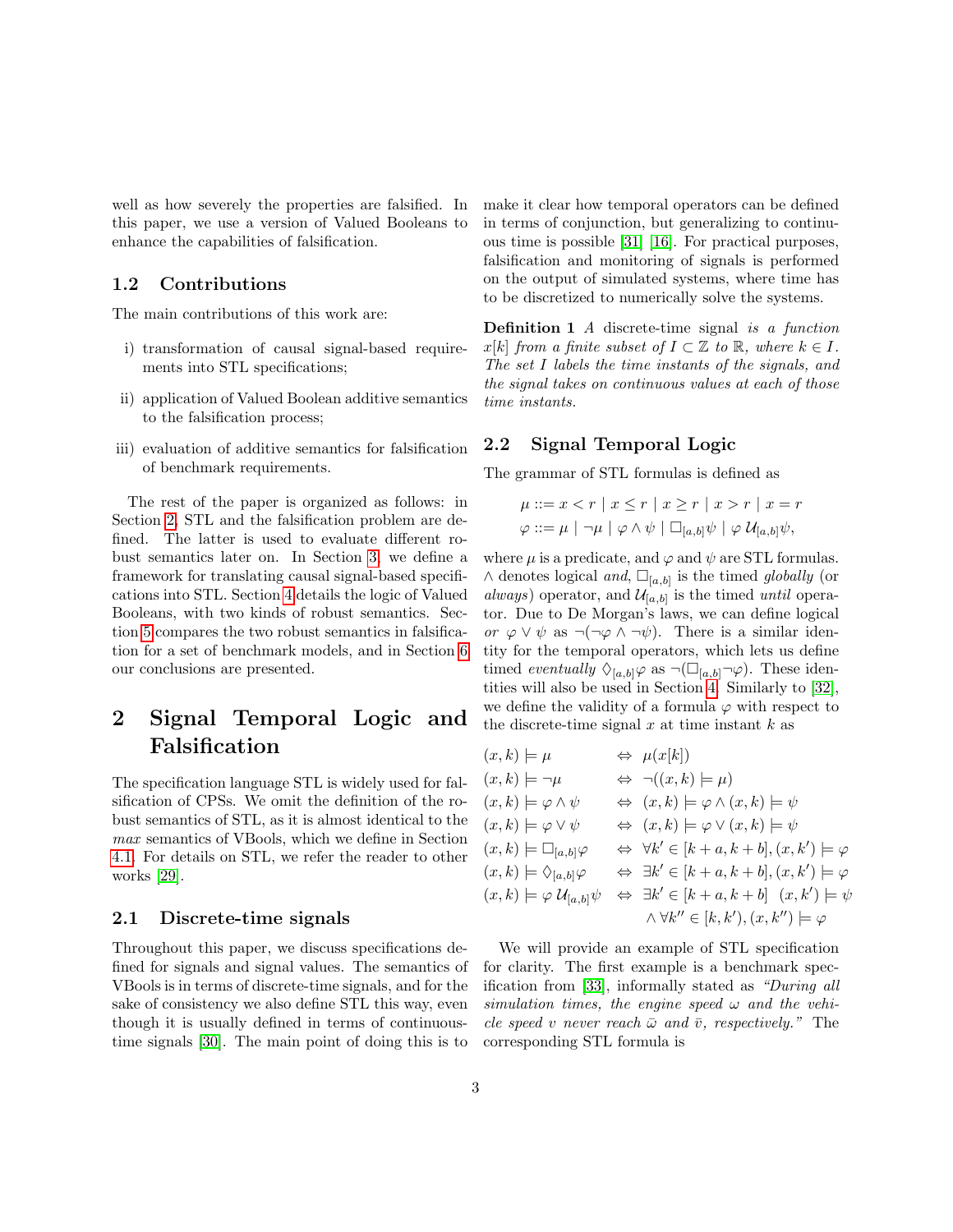$$
\phi_2^{AT} = \Box((\omega < \bar{\omega}) \land (v < \bar{v})).
$$

 $\phi_2^{AT}$  contains two operators:  $\Box$  and  $\land$ . The modal depth of a formula is the deepest nesting of temporal operators (*i.e.*  $\Box, \Diamond, \mathcal{U}$ ) in it. For  $\phi_2^{AT}$ , the modal depth is 1.

### 2.3 Falsification

Temporal logic falsification is an approach to finding counterexamples to models of CPSs, given a specification in temporal logic. The problem of generating a test case for the CPS is treated as an optimization problem, where one attempts to minimize the robustness of the STL specification, given an input parametrization of the system. Figure [1](#page-4-0) illustrates the main falsification procedure used in this paper (with the use of the tool Breach), which we have adapted to use VBools instead of STL robust semantics.

The Generator takes the input parametrization to generate an input to the system under test. The Simulator generates a simulation trace, which is used together with the specification  $\varphi$  to evaluate VBool robustness for the simulation. The VBool robustness is evaluated to see whether the specification is falsified or not. If it is not falsified, new parameters are sampled and the process is repeated. The *Parame*ter Optimizer is a global optimizer which attempts to find new input parameters that are closer to falsifying the specification, i.e., parameters that lead to a lower VBool robustness.

In this work, we investigate two modifications to the falsification procedure. In Section [3,](#page-3-0) we introduce a transformation of signal-based requirements into STL (with a *specification transformer*) as a means of allowing falsification to be performed by testers who are not used to temporal logic specifications. In Section [4,](#page-8-0) the logic of VBools is introduced which allows the tester to control the objective function used in the falsification optimization problem.

# <span id="page-3-0"></span>3 Signal-Based Specifications

As has been noted before [\[34\]](#page-19-14), writing specifications in temporal logic is not trivial. Approaches that have been used to solve this problem are creating tools that make it easier to write specifications [\[35\]](#page-19-15), automatically detecting faulty specifications [\[36\]](#page-20-0), and defining template specifications to make it easier for testers to formulate their requirements formally [\[37\]](#page-20-1). In this paper, we instead allow test engineers to write specifications in a formalism they already know, namely a causal signal-based framework (in our case using Simulink [\[13\]](#page-18-10)).

The main idea behind a signal-based safety specification is to directly take signals from the simulated system, then using different operators (blocks) to give an output signal that at each simulated time instant is either 1 (specification is fulfilled) or 0 (specification is not fulfilled). The advantage of this is that a test can easily be automatically executed and evaluated at the same time as the system itself is simulated.

By using a signal-based specification, we exploit the fact that the test engineers are experts at expressing specifications in, for example, Simulink. The drawback is that a signal-based specification does not compute robustness values, and so can not be directly used for falsification. To solve this problem, we automatically translate signal-based specifications into STL formulas to be used by Breach.

# 3.1 STL specifications in a signalbased framework

As an example, we wish to show an implementation of a version of  $\phi_1^{AT}$  from [\[33\]](#page-19-13), which is defined as

$$
\phi_1^{AT} = \Box(\omega < \bar{\omega}).\tag{1}
$$

It should be noted that since a specification implemented in Simulink must be causal, temporal operators that look forward in time cannot be explicitly modeled. However, a specification model with a similar meaning to  $\phi_1^{AT}$  (with  $\bar{\omega} = 4500$ ) is presented in Figure [2.](#page-4-1)

Assume that the specification is evaluated on a simulation trace with a finite set of sampled data points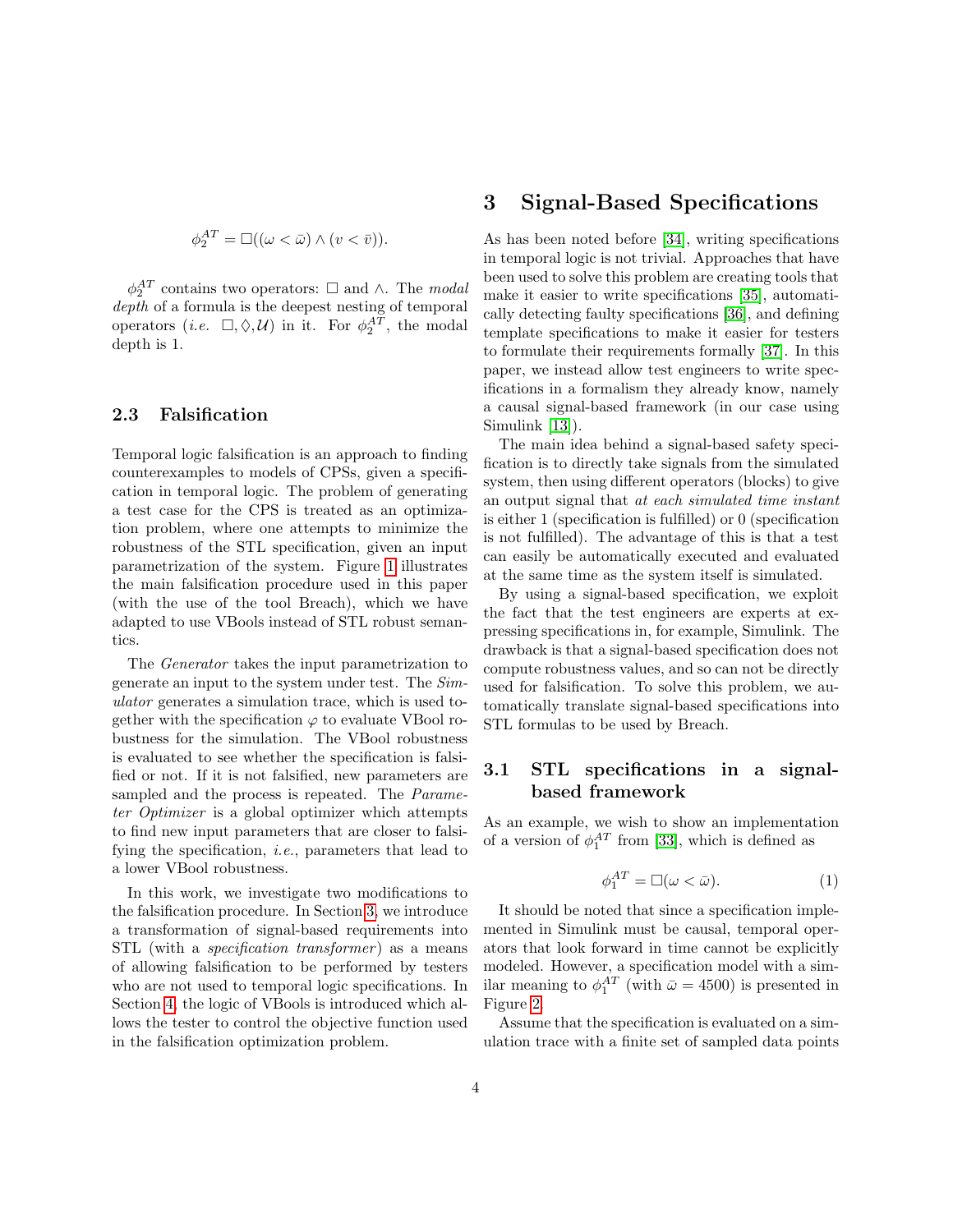<span id="page-4-0"></span>

Figure 1: A flowchart describing a slightly modified version of the optimization-based falsification procedure of Breach. In this paper we deal with defining a specification transformer, as well as considering alternative robustness functions (the two shaded nodes).

<span id="page-4-1"></span>

Figure 2: A simple example of a specification expressed in Simulink. The natural language interpretation is "During all simulation times  $t \in [0, T]$ , the engine speed  $\omega$  never reaches  $\bar{\omega}$ ". For the implementation to be correct, the initial condition of the Unit Delay block must be non-zero.

K. The interpretation of the signal req at sample  $k \in K$  is then

$$
\mathtt{req}[k] = \begin{cases} \top & \text{if } \omega[k'] < 4500, \forall k' \in K \cap [0, k] \\ \bot & \text{otherwise,} \end{cases} \tag{2}
$$

while the Boolean evaluation of the STL formula  $\phi_1^{AT}$  at time k can be informally expressed as

$$
\phi_1^{AT}[k] = \begin{cases} \top & \text{if } \omega[k'] < 4500, \forall k' \in K \cap [k, k+T] \\ \bot & \text{otherwise.} \end{cases}
$$

As can be easily seen,  $\text{req}(k)$  is not equal to the Boolean evaluation of  $\phi_1^{AT}(k)$  for all k, but  $\texttt{req}(T) =$  $\phi_1^{AT}(0)$ . This is the only thing that is needed to achieve equivalence between the Boolean interpretation of a causal signal-based requirement and its STL equivalent, since the STL formula will be evaluated for time 0, and the signal-based specification will be evaluated at the final simulation time. We note that another possible approach to generate specifications in this setting would be to consider past-time operators of STL, instead of future-time operators as presented here.

# 3.2 Signal-based specifications expressed in STL

The goal is to be able to take any signal-based specification, and then transform it into an STL formula so that it can be used for falsification. Ideally, each signal in the signal-based model would be assigned an STL formula, but since the semantics of a signalbased framework are not typically equivalent to the semantics of STL, they have different levels of expressivity.

(3) namely a Signal that always has a Boolean value (*i.e.* In this section, a *Signal* is a variable that has defined values over time, and it can be a scalar or a vector. A Signal corresponds to a signal in a causal model. A Formula is a special case of a Signal,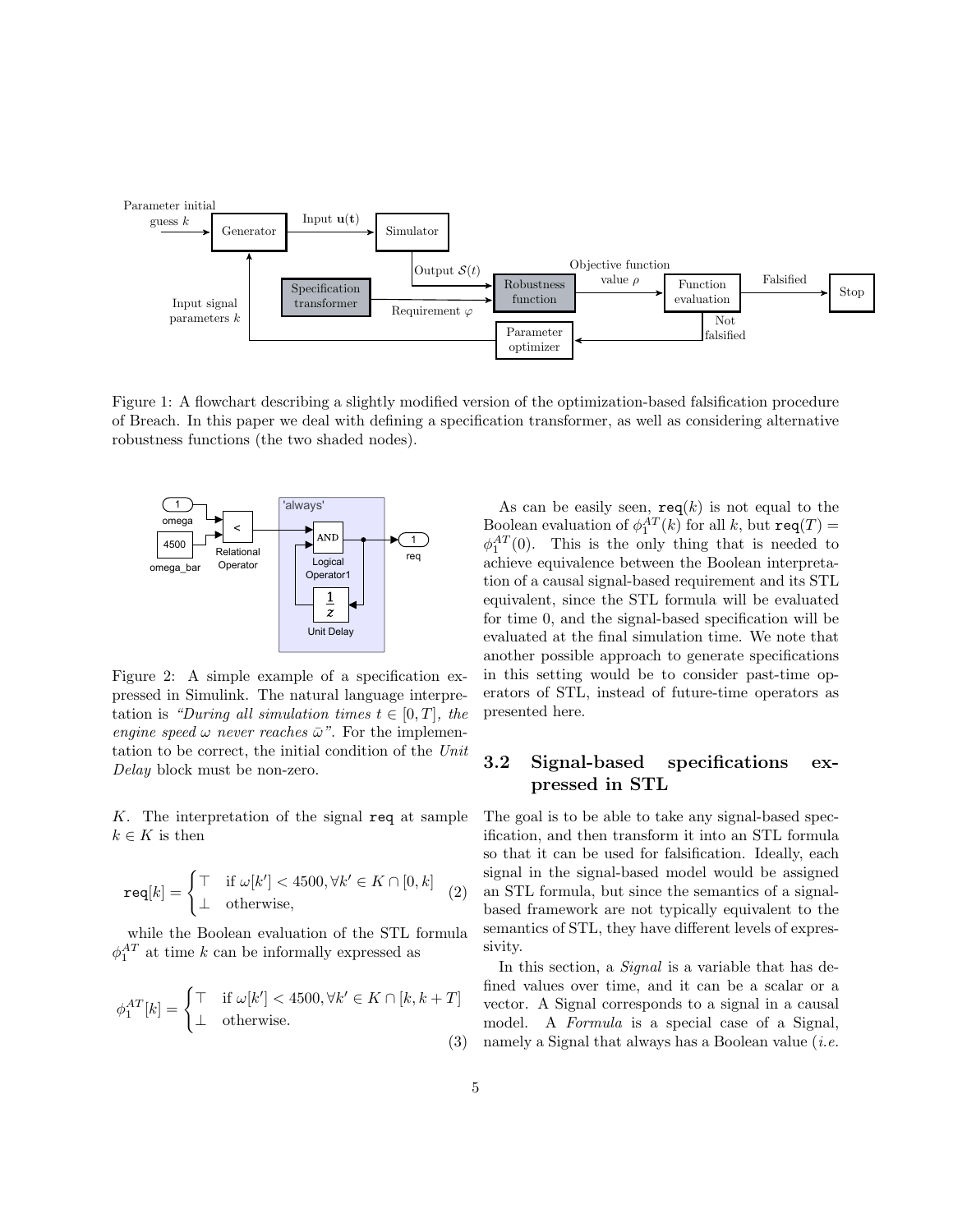it is either true or false).

To model signals whose behaviour varies depending on the value of a Boolean expression, we define the types FormulaTable and SignalTable as

$$
FormulaTable = P(Formula \times Formula) \qquad (4)
$$

$$
SignalTable = \mathcal{P}(Formula \times Signal), \qquad (5)
$$

where  $P$  denotes the powerset operation. A FormulaTable or SignalTable consists of a set of entries, where each entry is a pair of a precondition, expressed as an STL formula, and a consequent, which is the value taken by the formula or signal when the precondition is true. The disjunction of all preconditions for any FormulaTable or SignalTable must be  $\top$ .<sup>[1](#page-5-0)</sup>

Figure [3](#page-5-1) shows a Simulink encoding of the natural language requirement "The engine speed  $\omega$  should always be below 5000 RPM. Additionally, if we are in third gear or lower, the speed v should be below 50 km/h; otherwise, the speed should be below 200  $km/h$ ." The Switch block assigns a value to its output signal according to the rule:

```
if qear \leq 3 then
sub1 = 50else
sub1 = 200end if
```
The signal *sub*1 is translated into a SignalTable, shown in Table [1.](#page-5-2) The signals sub2 and phi are translated into FormulaTables, seen in Tables [2](#page-5-3) and [3](#page-5-4) respectively. Since there are two conditions, the SignalTables and FormulaTables have two entries. The SignalTable for sub1 has two entries because it is the output of a Switch block; the FormulaTables for sub2 and phi have two entries because the FormulaTable for the output of a block has an entry for each possible combination of preconditions from the block's inputs.

To transform a binary operator<sup>[2](#page-5-5)</sup>, we construct the

<span id="page-5-1"></span>

Figure 3: An example of a requirement with a conditional statement, implemented with the use of a Simulink Switch block.

<span id="page-5-2"></span>Table 1: The SignalTable for the signal sub1 in the Example in Figure [3.](#page-5-1)

| Precondition      | Consequent |  |  |  |  |
|-------------------|------------|--|--|--|--|
| qear < 3          | 50         |  |  |  |  |
| $\neg (gear < 3)$ | 200        |  |  |  |  |

<span id="page-5-3"></span>Table 2: The FormulaTable for the signal sub2 in the Example in Figure [3.](#page-5-1)

| Precondition      | Consequent |  |  |  |  |
|-------------------|------------|--|--|--|--|
| qear < 3          | v < 50     |  |  |  |  |
| $\neg (gear < 3)$ | v < 200    |  |  |  |  |

<span id="page-5-4"></span>Table 3: The FormulaTable for the output phi in the Example in Figure [3.](#page-5-1)

| Precondition      | Consequent                         |
|-------------------|------------------------------------|
| qear < 3          | $(\omega < 5000) \wedge (v < 50)$  |
| $\neg (qear < 3)$ | $(\omega < 5000) \wedge (v < 200)$ |

following table:

 $\{(prereq1 \land prereq2, operator(conseq1,conseq2))\}$  $| (prereq1,conseq1) \in in1, (prereq2,conseq2) \in in2 \}$ .

<span id="page-5-0"></span><sup>1</sup> In particular, if a FormulaTable or SignalTable only has one entry, the precondition in that entry must be  $\top$ .

<span id="page-5-5"></span><sup>2</sup>A unary operator is a simplification of the algorithm presented. An *n*-ary operator, for example  $\wedge$ , is implemented pairwise (meaning that  $a \wedge b \wedge c$  is transformed to  $(a \wedge b) \wedge c$ , which is possible due to associativity of both max and additive semantics).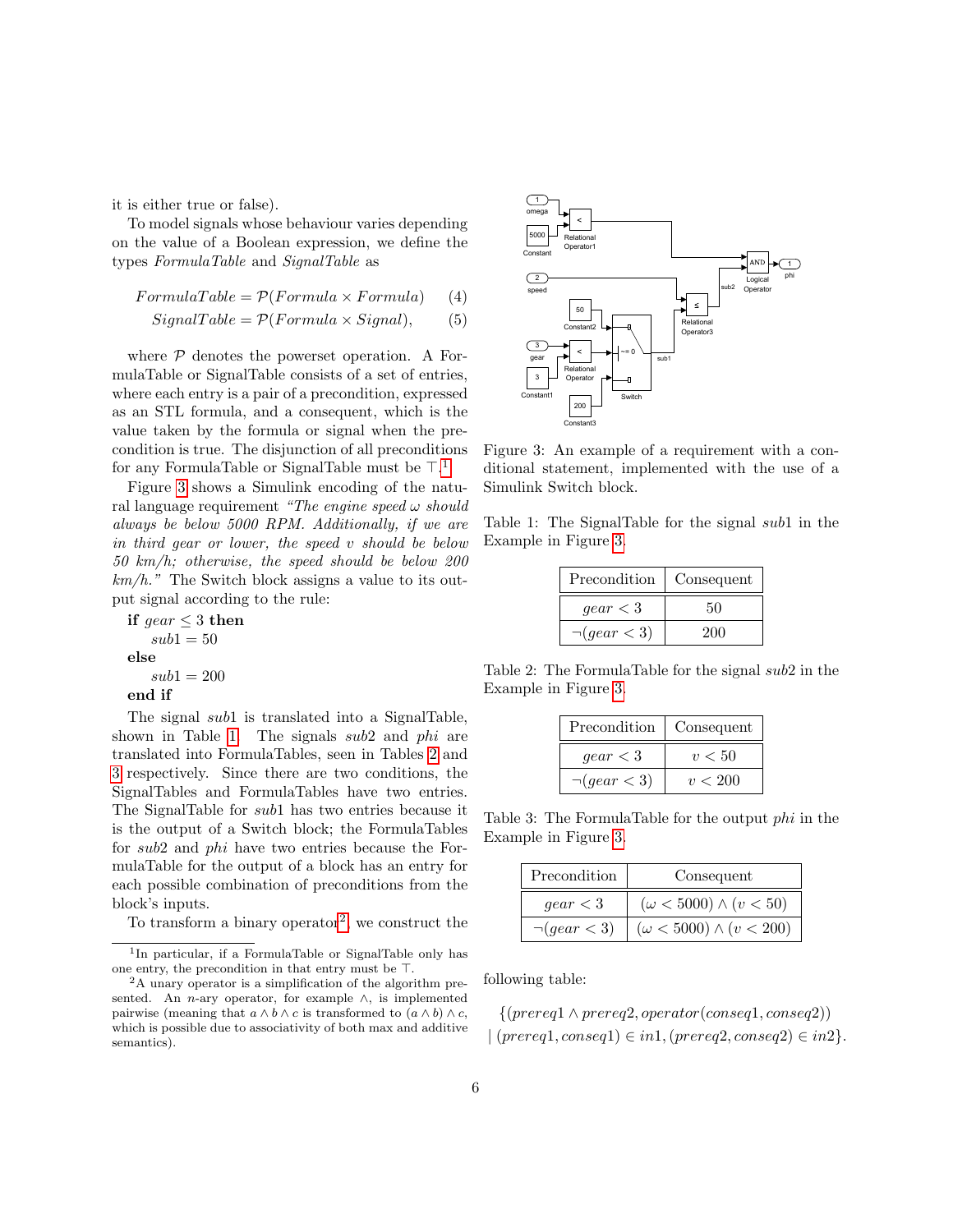As can be seen, the operator of the block is applied to each consequent of the table. The number of entries  $\alpha$  in the table that is produced from a block with K inputs  $u_1, u_2, \ldots, u_K$  will be  $\Pi_{k=1}^K \alpha_{u_k}$ , where  $\alpha_{u_k}$  is the number of entries in the table of input  $u_k$ .

An important difference between signal-based specifications and STL specifications is due to conditional blocks. The archetypical conditional block is the Switch block, which takes three inputs and lets the output be either the first or the third input, depending on a user-defined condition on the second input. The output table of a Switch block has  $\alpha = \alpha_2(\alpha_1 + \alpha_3)$  entries.

To translate a FormulaTable into an STL formula, one can consider the "STL semantics" for a Simulink switch (with inputs  $x_1, x_2, x_3$ ) as either

$$
(x_2 \wedge x_1) \vee (\neg(x_2) \wedge x_3) \tag{6}
$$

or

$$
(x_2 \implies x_1) \land (\neg(x_2) \implies x_3). \tag{7}
$$

Note that these two expressions are logically equivalent, but they do not necessarily yield the same robustness value.

### 3.3 Recursive loops in specifications

To transform a signal-based specification into STL, we perform a backwards depth-first search from the output of the specification, assigning a FormulaTable or SignalTable to each signal in the specification. For simple specifications without loops, the search algorithm discussed will terminate and assign an STL formula to the signal leading to the outport of the specification. However, any kind of temporal behaviour in a specification is typically implemented as a recursive loop, which leads to the basic search algorithm not terminating – something that needs to be taken care of when transforming the STL formula.

### 3.3.1 Handling recursive loops, approach 1

If the length of the simulation is known and finite, we can transform a recursive loop into a formula that explicitly computes its value in terms of the values at all earlier time steps. For the example presented in Figure [2,](#page-4-1) this corresponds to the final output

<span id="page-6-0"></span>
$$
req(k) = \bigwedge_{k'=0}^{k} (\omega(k') < \bar{\omega}). \tag{8}
$$

However, this results in large and potentially unreadable STL formulas as soon as there is some recursion involved, even for simple specifications. For example, given a simulation time in [0, 10] and a fixed simulation step time of 0.01, requirement [\(8\)](#page-6-0) results in an STL specification with 1001 ∧-connectives, and more than 31000 characters when written in Breach syntax. Even though the robustness values for the formula will still be the same as for the STL formula  $\varphi = \Box_{[0,10]}(\omega(t) < \bar{\omega})$ , we typically want something that is as readable as possible.

### 3.3.2 Handling recursive loops, approach 2

If it is a goal to keep the automatically transformed STL formulas as short as possible, we use templates of combinations of different temporal operators that are implemented as their own subsystems in the model. This is in a way very similar to ST-Lib [\[37\]](#page-20-1), but instead of defining templates that can be used to build specifications from the ground up directly in STL, we define templates in Simulink that are associated to predefined STL formulas.

For the example in Figure [2,](#page-4-1) one such template could be the  $\square$  operator, which in practice would be a subsystem replacing the blocks in the shaded area.

### <span id="page-6-2"></span>3.3.3 Handling recursive loops, approach 3

A final possibility is to treat a recursive loop as a black box rather than translating it to STL. To do this, we treat the output of the delay block<sup>[3](#page-6-1)</sup> as a signal in the specification, i.e. consider anything before the delay block to be part of the model. The value of the signal is computed by the model, and the STL specification simply refers to the signal. This approach is useful when we want to avoid the inefficient encoding of approach 1 and the recursive loop does

<span id="page-6-1"></span> $3$ Note that a delay block must be present in the loop, otherwise it would be an algebraic loop.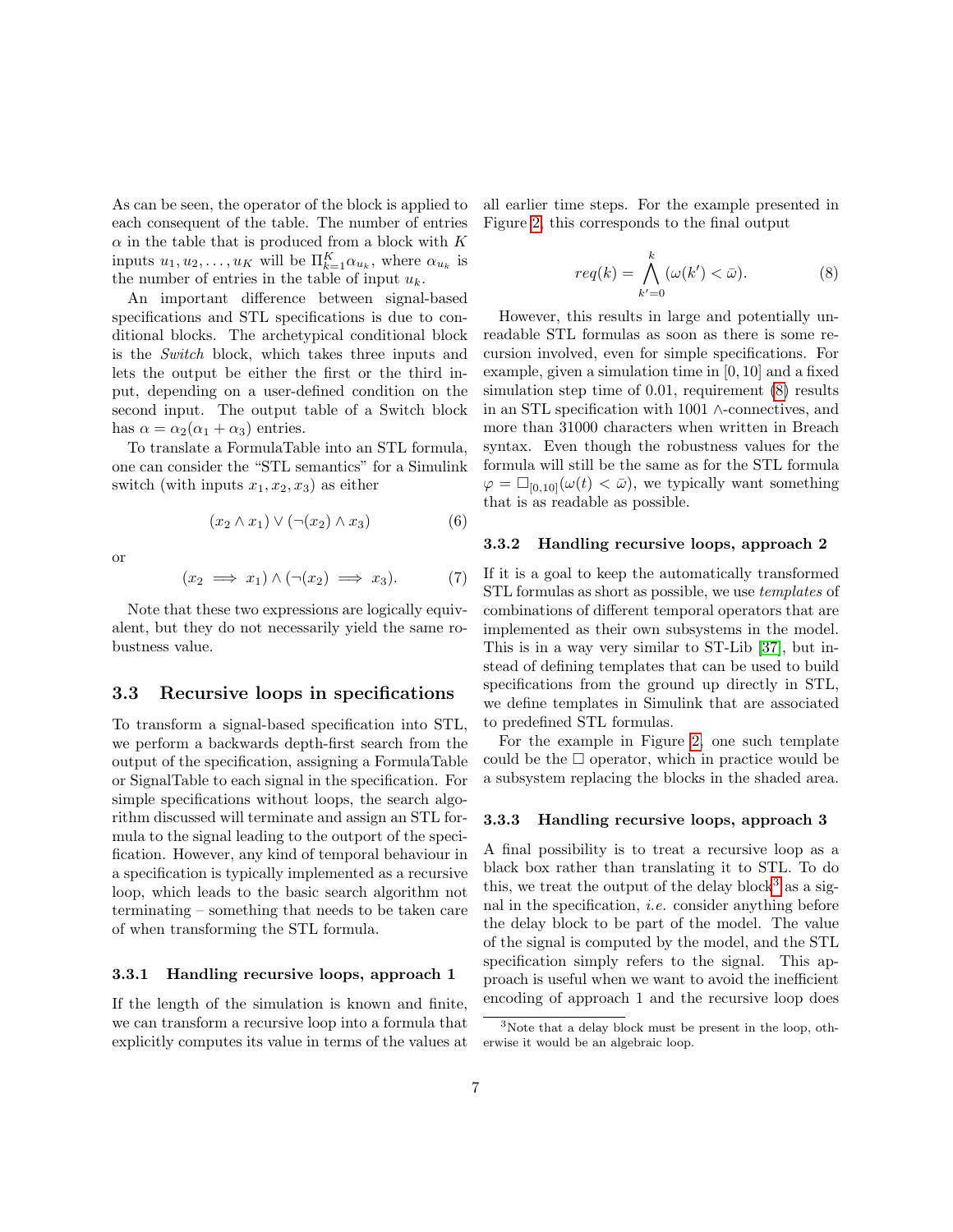<span id="page-7-0"></span>

Figure 4: An implementation of the STL specification  $(\omega < \bar{\omega}) \wedge (v < \bar{v})$ , which is interpreted as "The engine" speed  $\omega$  and the vehicle speed v never reach  $\bar{\omega}$  and  $\bar{v}$ , respectively".

not correspond to a predefined template. It is also needed when a block applies a general function to its input, in which case the function output cannot be explicitly defined as a formula, but by treating the function as part of the system we are still able to translate the specification to STL.

To summarize our implementation, whenever there is a recursive loop, approach 3 will be used unless there is a template defined for the part of the model containing the loop. If there is a template, approach 2 is used. This means that the specification transformation is fully automatic, with the possibility to include more detailed information about the specification by the use of templates.

An extended example of this can be shown by considering the signal-based specification in Figure [4.](#page-7-0) The specification itself is part of  $\phi_2^{AT}$  [\[33\]](#page-19-13). Some different ways to interpret this specification, based on which of the given signals are considered as part of the model (logged signals), are shown in Table [4.](#page-7-1)

The advantage of this approach is that we can be certain to translate any signal-based specification to STL, while the disadvantage is that the generated STL specification might be less suited to falsification than had we translated the recursive loops to STL. For example, the specification  $(\omega < \bar{\omega}) \wedge (v < \bar{v})$  (for the Automatic Transmission benchmark) has many possible robustness values since the signals  $\omega$  and  $v$ have many different potential values. However, the specification  $\neg (sig7 = 0)$  (which has exactly the same Boolean truth value) only has two possible robustness values. This makes falsification harder, since the op-

<span id="page-7-1"></span>Table 4: Some Possible Interpretations of Specification in Figure [4.](#page-7-0)

| Logged signals | STL Formula                                      |
|----------------|--------------------------------------------------|
|                | $(\omega < \bar{\omega}) \wedge (v < \bar{v})$   |
| sig1           | $(sig1 < \bar{\omega}) \wedge (v < \bar{v})$     |
| sig2           | $(\omega < sig2) \wedge (v < \overline{v})$      |
| sig1, sig4     | $(sig1 < \bar{\omega}) \wedge (sig4 < \bar{v})$  |
| sig3           | $\neg (sig3 = 0) \wedge (v < \overline{v})$      |
| sig6           | $(\omega < \bar{\omega}) \wedge \neg (sig6 = 0)$ |
| sig3, sig6     | $\neg (sig3 = 0) \land \neg (sig6 = 0)$          |
| sig7           | $\neg (sig7 = 0)$                                |

timization solver will not see how close the specification came to failing.

The claim above about being able to translate any signal-based specification to STL is a very strong one, as there are specifications that can be modeled using e.g. Simulink that cannot be expressed in STL, see [\[38\]](#page-20-2). However, the solution presented here is that if there is a block that is not expressible in STL, its output will be logged (and the block is therefore not explicitly stated using STL, as that would be impossible). Also, specific temporal behaviours that are not expressible in STL result in logging of certain blocks as explained earlier in this section, which means that we can indeed transform any requirement to STL, however parts of the requirement may not be stated explicitly. Providing a formal proof of the correctness of the translation is beyond the scope of this paper, and instead considered future work. We note, however, that such a formal proof may be problematic due to non-standard semantics of Simulink [\[39\]](#page-20-3).

### 3.4 When semantics do not match

For the specification transformation framework presented in this paper, there is a difference between logical formulas and signals. However, in a signal-based setting there is not, so it is possible for a block to get the wrong type of input. For example, consider the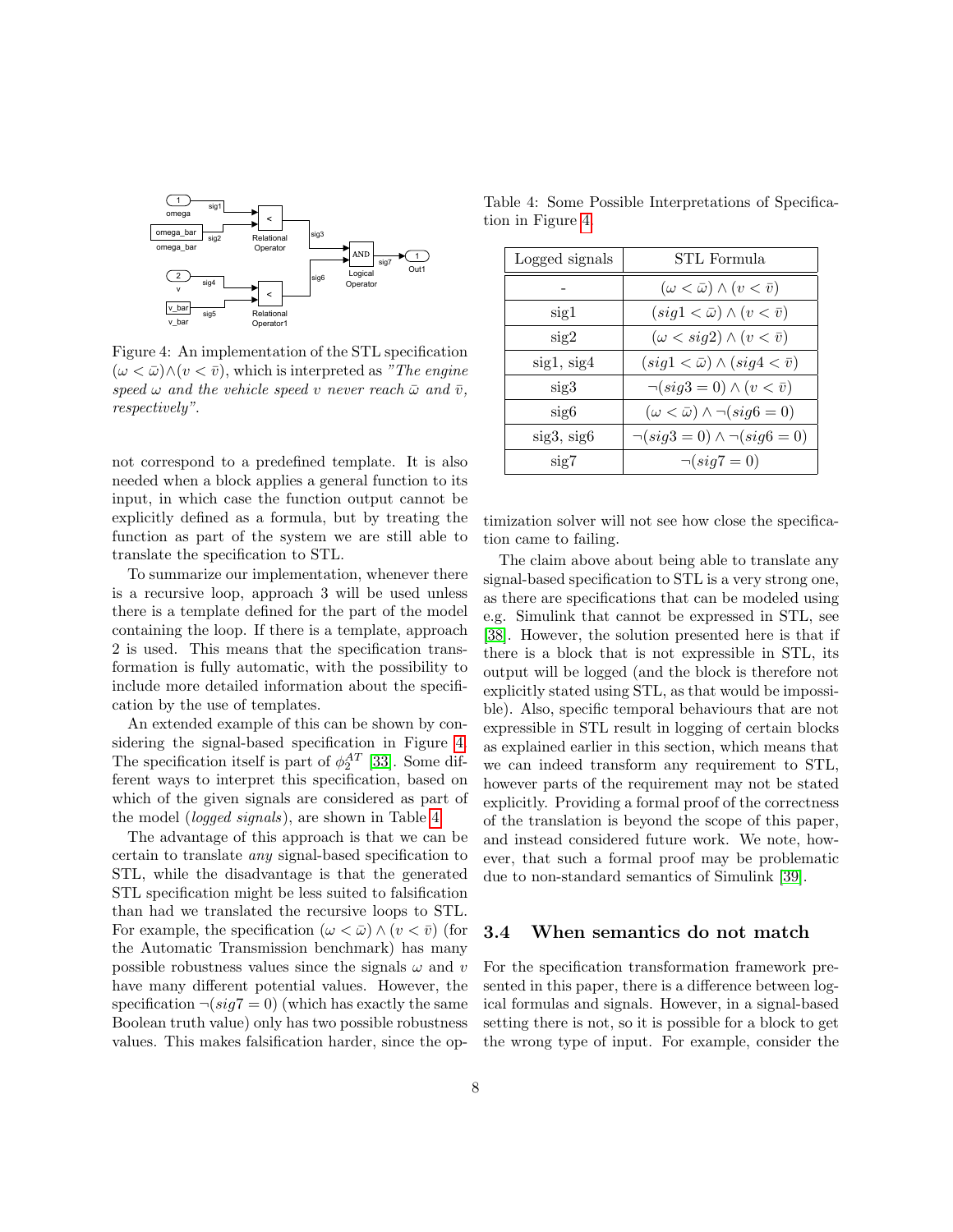expected inputs and outputs of the following blocks:

 $\wedge : FormulaTable \times FormulaTable \rightarrow FormulaTable 3.3.3.$  $\wedge : FormulaTable \times FormulaTable \rightarrow FormulaTable 3.3.3.$  $\langle$ : SignalTable  $\times$  SignalTable  $\rightarrow$  FormulaTable  $+ : SignalTable \times SignalTable \rightarrow SignalTable$ 

There are two cases for unexpected input types: either a SignalTable is provided when a FormulaTable should be, or a FormulaTable is provided when a SignalTable should be.

### 3.4.1 SignalTable provided instead of FormulaTable

This can occur if, for example, we apply the  $\land$  operator to two real-valued signals  $x$  and  $y$ . Simulink (and MATLAB) semantics interpret the Boolean evaluation of these signals as being false if they are equal to zero, and true otherwise. This means that we can transform a SignalTable to a FormulaTable by comparing equality of the SignalTable's consequent to zero, and then applying the  $\neg$  operator. This is accomplished by the S2F function:

 $S2F : SignalTable \rightarrow FormulaTable$  $S2F(\langle \text{precond}, \text{conseq} \rangle) = \langle \text{precond}, \neg (\text{conseq} = 0) \rangle$ 

### 3.4.2 FormulaTable provided instead of SignalTable

This can occur if, for example, we try to add (using the + operator) two predicates, such as  $x > 0$  and  $y < 10$ . The meaning of this is clear when interpreted as signals according to the Simulink semantics: the output of the  $+$  operator will have value 0 (when both predicates are false), 1 (when exactly one of the predicates are true), or 2 (when both predicates are true). However, in STL we cannot define a formula by adding logical formulas together.

In this case, if the sum is later used as a formula by comparing it to zero (*i.e.* the signal expression to be evaluated is  $((x > 0) + (y < 10)) = 0$ , then an equivalent STL formula would be  $\neg((x > 0) \lor (y <$ 10)). However, it is not clear how to generalize this observation, so instead we consider anything before the block in question (here, the  $+$  operator) to be a a signal, using the same method described in Section

black box, and the output of the block is treated as

# <span id="page-8-0"></span>4 Valued Booleans

Valued Booleans (VBools) [\[14\]](#page-18-11) is a logical framework in which the tester can customize how robustness is computed by choosing between several possible semantics for each connective. The semantics that are currently available are a max semantics (which is essentially the same as STL) and an *additive* semantics.

A VBool is formally defined as a pair of a Boolean value and a robustness value. The robustness is a non-negative number, which may be infinite:

$$
\mathbb{V} = \mathbb{B} \times \mathbb{R}_{\geq 0}
$$

Note the difference between VBools and STL. In STL, there is no explicit Boolean value, but the robustness may be negative, and negative robustness represents falsehood. For VBools, the Boolean value is explicit and robustness may not be negative.

The VBool comparison operator  $\leq_v$  is defined as:

$$
\leq_v : \mathbb{R} \times \mathbb{R} \to \mathbb{V}
$$
  

$$
x \leq_v y = \begin{cases} (\top, y - x) & \text{if } x \leq y \\ (\bot, x - y) & \text{otherwise.} \end{cases}
$$

> and ⊥ denote true and false, respectively. The other comparison operators are defined in terms of  $\leq_v$ , except for  $=_v$  which is defined as

$$
x =_v y = \begin{cases} (\top, K) & \text{if } x = y \\ (\bot, K) & \text{otherwise,} \end{cases}
$$

where  $K$  is an arbitrary constant. Truth values and negation are defined as

$$
T_v = (T, \infty)
$$

$$
\bot_v = (\bot, \infty)
$$

$$
\neg_v(b, x) = (\neg b, x).
$$

The rest of the operators are defined in two different ways. One is called max semantics and the other additive semantics.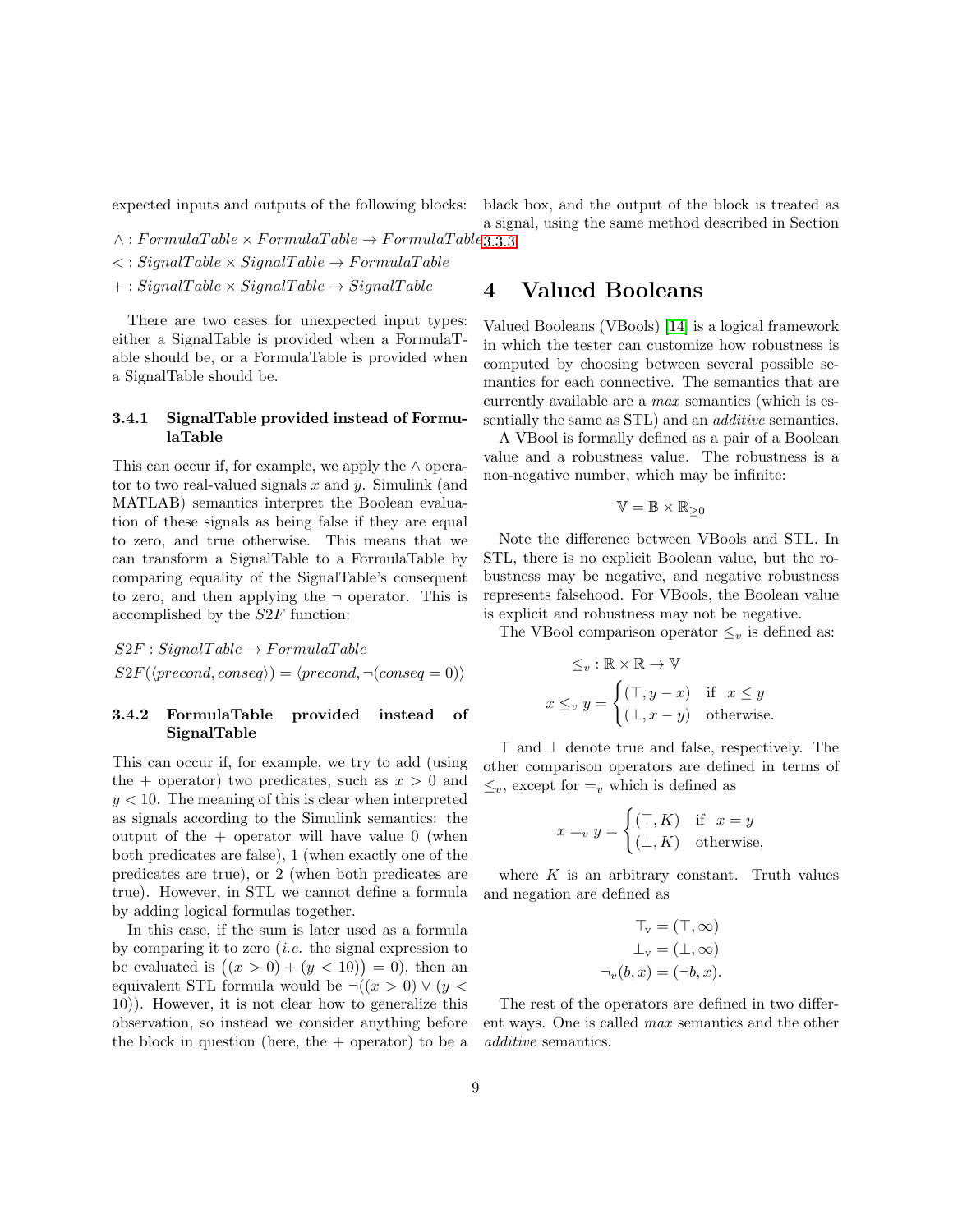### <span id="page-9-0"></span>4.1 Max semantics

The max and operator is defined as

$$
(\top, x) \wedge_{max} (\top, y) = (\top, min(x, y))
$$
  

$$
(\bot, x) \wedge_{max} (\top, y) = (\bot, x)
$$
  

$$
(\top, x) \wedge_{max} (\bot, y) = (\bot, y)
$$
  

$$
(\bot, x) \wedge_{max} (\bot, y) = (\bot, max(x, y)).
$$

The first clause models the idea that in order to falsify  $x \wedge y$ , it is enough to falsify whichever of x and y has the lowest robustness. If we are in the second clause, then  $x \wedge y$  is false, and in order to make it true, we must make  $x$  true; the third clause is similar. The final clause is dual to the first clause: in order to make  $x \wedge y$  true we must make both x and y true, and the robustness is determined by whichever of  $x$ and y seems to be hardest to make true, i.e., has the highest robustness as a false VBool.

The *max or* operator is defined in terms of the *max and* operator:  $(b_x, x) \vee_{max} (b_y, y)$  $\neg_v(\neg_v(b_x, x) \land_{max} \neg_v(b_y, y)).$ 

The timed max always operator (over the interval  $[a, b]$ ) is also defined in terms of the *max and* operator as

$$
\Box_{max,[a,b]}\varphi = \bigwedge_{k=a}^{b} \varphi[k],
$$

where  $\varphi$  is a finite sequence of VBools defined for all the discrete time instants in  $[a, b]$ .

The timed max eventually-operator is defined as  $\Diamond_{max,[a,b]} \varphi = \neg (\Box_{max,[a,b]} (\neg_v \varphi)).$  Finally, for completeness we also define the max until-operator as

$$
\varphi \mathcal{U}_{max,[a,b]} \psi = \bigvee_{k=a}^{b} \psi \wedge_{max} \left( \bigwedge_{k'=a}^{b-1} \varphi[k'] \right).
$$

It can be seen that the max semantics for VBool are almost equivalent to the robust semantics of STL, with the only difference being that VBools distinguish between "true with robustness 0" and "false with robustness 0", while STL does not. This difference is only technical and in practice the two semantics behave the same. However, a single VBool formula can contain both max connectives and connectives using other semantics, such as the additive semantics defined below.

### 4.2 Additive semantics

The *additive and*-operator is defined as<sup>[4](#page-9-1)</sup>

$$
(\top, x) \land_{+} (\top, y) = \left(\top, \frac{1}{\frac{1}{x} + \frac{1}{y}}\right)
$$

$$
(\bot, x) \land_{+} (\top, y) = (\bot, x)
$$

$$
(\top, x) \land_{+} (\bot, y) = (\bot, y)
$$

$$
(\bot, x) \land_{+} (\bot, y) = (\bot, x + y).
$$

As with the max semantics, the additive semantics for ∧ is based on the observation that in order to falsify  $x \wedge y$ , it is enough to falsify either x or y. The first clause is inspired by the formula for parallel resistance; the formula  $1/(1/x + 1/y)$  gives a robustness which is less than the maximum of  $x$  and  $y$ . It roughly models the idea that although we need only falsify one of  $x$  and  $y$ , we do not know which one of them can be falsified. The second and third clauses are the same as in the max semantics. By using addition in the fourth clause rather than max, we model the idea that in order to make  $x \wedge y$  true, we need to make both  $x$  and  $y$  true, not just whichever of them has the highest robustness.

The *additive or*-operator is defined as  $(b_x, x)$   $\vee$ +  $(b_y, y) = \neg_v(\neg_v(b_x, x) \land + \neg_v(b_y, y))$ , and the timed additive always-operator (over the time interval  $[a, b]$ ) is defined (similar to the max case) as

$$
\Box_{+, [a,b]}\varphi = \bigwedge_{k=a}^{b} (\varphi[k]\#'\delta t),
$$

where  $\varphi$  is a finite sequence of VBools defined for the time instants in  $[a, b]$ ,  $\delta t$  is the simulation step time

<span id="page-9-1"></span><sup>&</sup>lt;sup>4</sup>In the case where both x and y are true, but either x or y is 0, we define the resulting robustness to be 0. This to avoid division by 0, and 0 is also the limit of the expression as x or y goes to 0.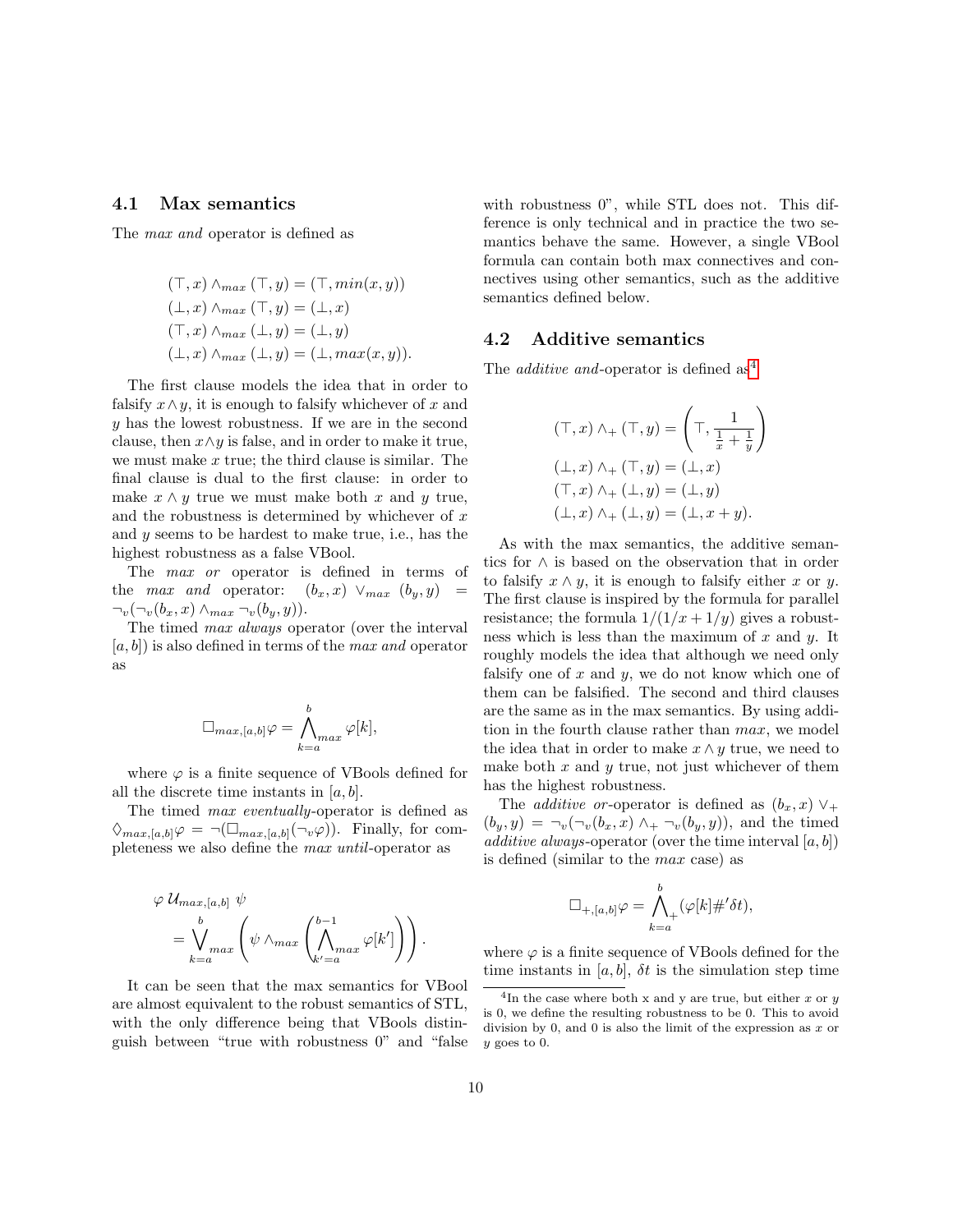for the time point in question, and  $#$ ' is defined as

$$
(\bot, x) \# 'k = (\bot, x \cdot k)
$$

$$
(\top, x) \# 'k = (\top, x/k).
$$

The use of  $#$  makes the robustness independent of the simulation time step, and means that the robustness of  $\Box_{+,a,b} \varphi$ , if  $\varphi$  is false over the interval  $[a, b]$ , is equal to the *integral* of the robustness of  $\varphi$  over [a, b].

The timed additive eventually-operator is defined as  $\Diamond_{+,[a,b]}\varphi=\neg(\Box_{+,[a,b]}(\neg v\varphi))$ .

The *additive until*-operator is defined as

$$
\varphi \mathcal{U}_{+,[a,b]} \psi = \bigvee_{k=a}^{b} \left( (\psi[k]\#'\delta t) \wedge_+ \left( \bigwedge_{k'=a}^{b-1} (\varphi[k']\#'\delta t) \right) \right).
$$

Implication is defined slightly differently than in classical logic:

$$
\phi \rightarrow_{+} \psi = \neg(\phi \# k) \vee \psi.
$$

Here k is an arbitrary constant, and  $#$  scales the robustness of its argument:

$$
(\bot, x) \# k = (\bot, x \cdot k)
$$

$$
(\top, x) \# k = (\top, x \cdot k).
$$

By scaling the left-hand side of the implication, we encourage the parameter optimizer to make the lefthand side true before trying to falsify the right-hand side.

# 4.3 Properties for reasoning about Valued Booleans

Most Valued Boolean connectives have two possible semantics, and the tester must choose one of the semantics for each connective in the specification. The max semantics corresponds closely to the existing robust semantics of STL (and for use in falsification, they yield the same result), but the additive semantics is entirely different. The purpose of using max semantics for Valued Booleans instead of STL robustness is so that the tester can freely change between different robust semantics of VBools, even within a single formula. This section compares the two semantics of Valued Booleans and describes the different properties they have which explain why a tester might choose to use one or the other. For a more thorough discussion on Valued Booleans, we refer the reader to the work which introduced them [\[14\]](#page-18-11). This section rather discusses the practical issues of using Valued Booleans in the case of falsification.

The ultimate goal of a robust semantics is to guide the falsification in the right direction. Therefore, when a change in the input to the system brings a formula closer to being falsified, the robustness of the formula should go down. This is the property we ideally want from a robust semantics. It is not always achievable in reality (because we can never be sure if we are really moving closer to a counterexample or not), but the more often it holds, the better. We are particularly interested in two special cases of this property, monotonicity and sensitivity. For simplicity we assume that formulas are in negation normal form, i.e., negation only occurs as part of an atomic formula.

Definition 2 A formula is monotonic if, when the robustness of some atomic subformula decreases (leaving the others unchanged), the robustness of the formula does not increase.

A nonmonotonic formula is disastrous for falsification as the parameter optimizer will, moving from a test case to a strictly better one, observe the better test case as being worse instead. All VBool formulas are monotonic.

Definition 3 A formula is sensitive if changing the robustness of some atomic subformula (leaving the others unchanged) causes a change in the robustness of the formula. This captures the idea that if the output of the system changes then the robustness of the formula should usually change.

### 4.3.1 Importance of sensitivity for falsification

Sensitivity is vital for falsification because measuring changes in robustness is how the parameter optimizer explores the input space. For falsification it is only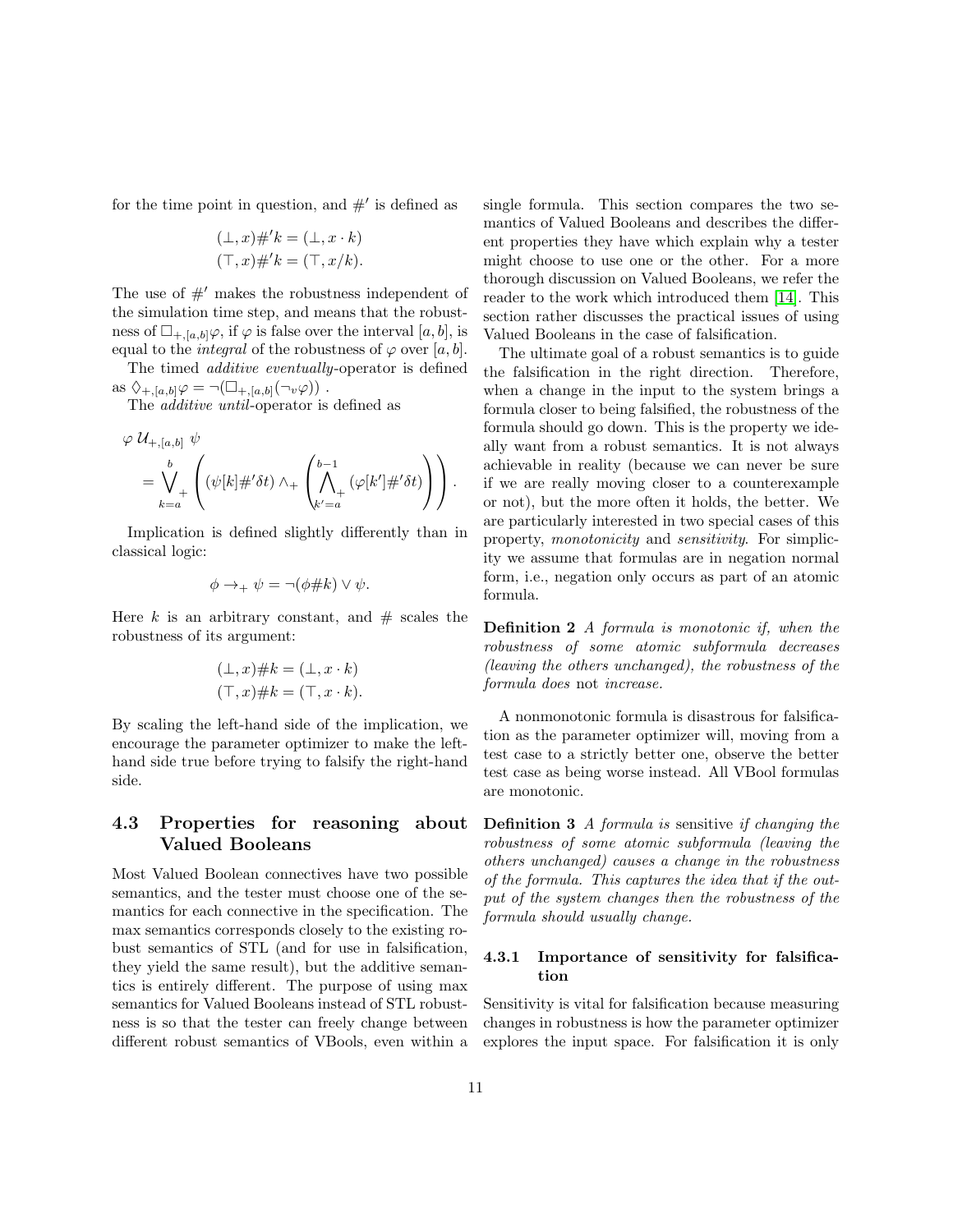important that true formulas be sensitive if the falsification stops immediately when the counter-example is found (and robustness thus is equal to 0). If moving from a test case to a strictly better test case does not affect robustness, then the parameter optimizer will not know when it has found a better test case. The traditional semantics of Boolean logic is completely insensitive, which is why a robust semantics is needed for falsification.

Unfortunately, the max semantics is not sensitive: only one parameter of  $p \wedge q$  is taken into account for any given test case. For example, if  $p \wedge q$  is true, then the semantics is only sensitive to changes in whichever of  $p$  and  $q$  has the *lowest* robustness.

The additive semantics is sensitive for many true formulas. For example,  $p \wedge q$  is fully sensitive when  $p$  and  $q$  are both true. This means that, when falsifying the conjunction of several formulas, the parameter optimizer is able to observe changes in the robustness of any of the subformulas. However, the formula  $p \vee q$  is not fully sensitive when exactly one of its arguments is true.

### 4.3.2 Example of max and additive semantics

Figure [5](#page-12-0) illustrates why sensitivity is important to falsification. Suppose that the formula to be falsified is  $\Box \phi$ , and that this formula happened to be true in the current test case. Figure [5\(](#page-12-0)a) illustrates how the robustness of  $\phi$  varies with time in this hypothetical test case. Recall that  $\Box \phi$  is computed by sampling  $\phi$ at each time step and taking the conjunction of each sample, up to a constant factor depending on  $\delta t$ . In this case, the robustness dips from 3 to 1 at about  $t = 48s$ , and in both semantics, the robustness of  $\Box \phi$ will be lower compared to if the robustness had been a constant 3.

Now suppose that the optimizer modifies the test case and observes the output seen in Figure [5\(](#page-12-0)b). It seems that this test case is closer to failing than Figure [5\(](#page-12-0)a), because there is an extra dip in robustness. Therefore, we would like the optimiser to prefer (b) to (a), and for this to happen the robustness of  $\Box \phi$ must be lower under (b) than (a). Under the additive semantics, this is indeed the case, because of sensitivity. Under the max semantics, however, Figures  $5(a)$  and (b) give the same robustness for  $\Box \phi$ , as the minimum robustness is the same in both cases. Thus the optimiser is not able to see that moving from Figure  $5(a)$  to  $5(b)$  is a good idea. Because the max semantics is not sensitive, the parameter optimizer is only able to notice changes in the minimum value of φ.

It is not always the case that additive semantics is better than max semantics. Suppose instead that the optimizer observes the result in Figure [5\(](#page-12-0)c). This test case appears much closer to failing than Figure  $5(a)$ : the minimum is very close to 0. However, the additive semantics will assign Figure  $5(c)$  a *higher* robustness than Figure  $5(a)$ , because the initial segment of the test case has a higher robustness and continues for a long time, which cancels out the lower minimum. The max semantics considers  $5(c)$  to have lower robustness than  $5(a)$ , as we might hope.

This problem only occurs because the robustness of the initial segment of the test case is quite large. Figure [5\(](#page-12-0)d) shows a less extreme variant. Both the additive and the max semantics judge this test case as having lower robustness than Figure  $5(a)$ . This is because, if we take two true VBools  $(\top, x)$  and  $(\top, y)$ , their conjunction under the additive semantics is  $(\top, z)$  where  $z = 1/(1/x + 1/y)$ . Now we can observe that if  $x \ll y$ , then  $\frac{1}{x} \gg \frac{1}{y}$ , so  $z = 1/(\frac{1}{x} + \frac{1}{y}) \approx x$ . That is, when taking the conjunction of a set of formulas, formulas that have a low robustness have a disproportionate effect on the result. In particular, in the formula  $\square \varphi$ , a small decrease in the minimum value cancels out quite a large increase in the maximum value. We also note that  $1/(1/x + 1/y)$  is always less than  $min(x, y)$ , *i.e.*, the additive robustness of a conjunction between two true VBools is always smaller than the max robustness. However, as there is no meaning in explicitly comparing the additive robustness value to the max, this does not affect our choice of robustness in any way.

Figure [6](#page-13-1) illustrates the robustness of  $p \wedge_{+} q$  and  $p \wedge_{max} q$ . The x-axis gives the robustness of p and the y-axis gives the robustness of  $q$ ; negative values here stand for false VBools. The graph illustrates the robustness of  $p \wedge q$  using isolines, which connect points that have equal robustness. Where an isoline is vertical or horizontal, the connective is insensitive: only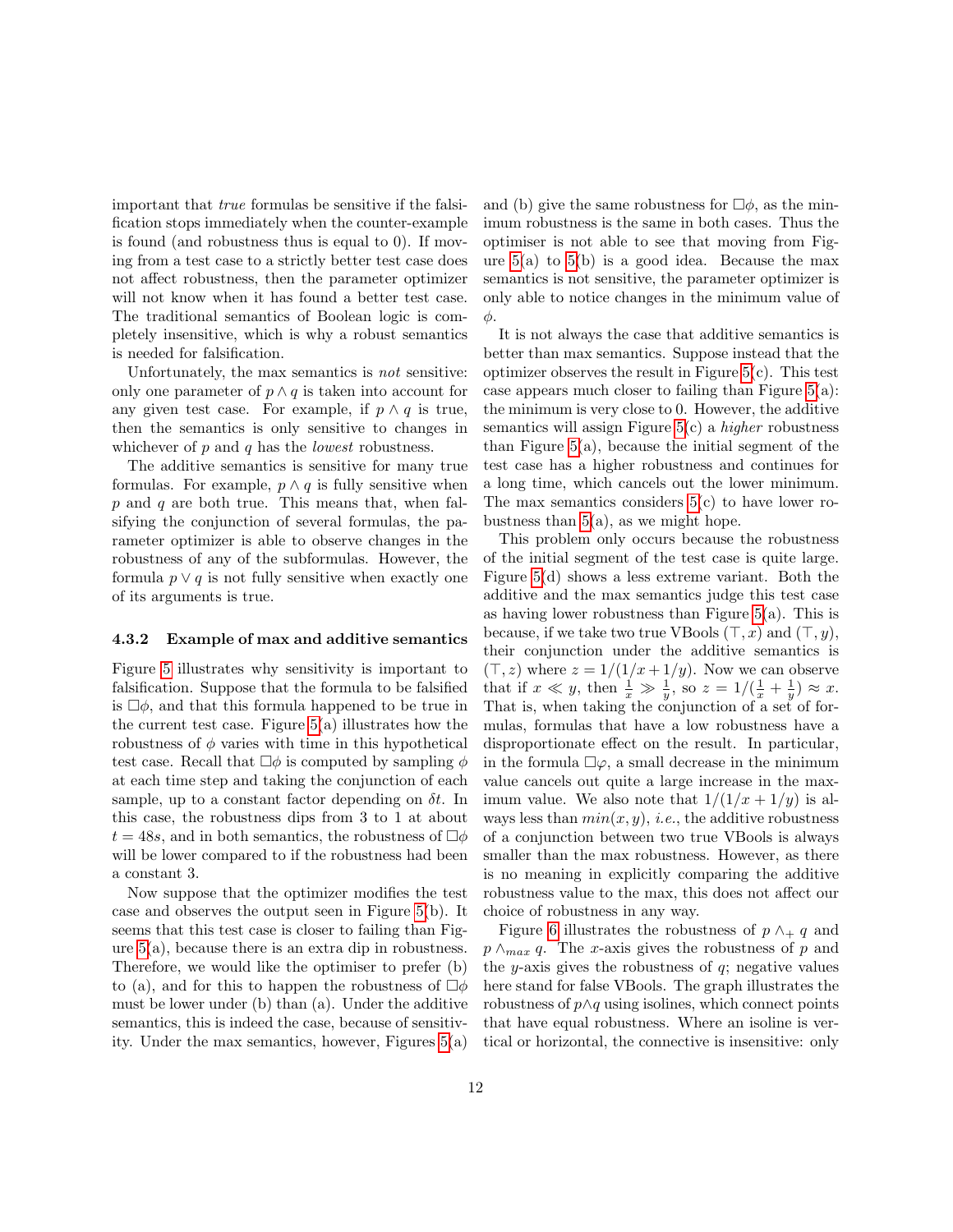<span id="page-12-0"></span>

(a) An example of a signal defining a property  $\phi$ . Robustness is lowest at about 48 seconds.



(c) This trace is similar to figure (a), but the robustness in the initial part of the trace is even higher. The "+" semantics assigns this trace a higher robustness than figure (a), even though it appears much closer to being falsified.



(b) In this trace, the property comes close to being falsified twice, at 20 seconds and 48 seconds. The "max" semantics assigns this trace the same robustness as for figure (a), even though it is strictly worse. The "+" semantics assigns it a lower robustness.



(d) In this trace, the property comes very close to being falsified at 48 seconds, but is more robustly true the rest of the time. The "max" semantics assigns this trace a lower robustness than figure (a). The " $+$ " semantics also assigns it a slightly lower robustness.

Figure 5: Four graphs showing the value of a hypothetical property  $\phi$  over time. The different definitions of robustness assign a different robustness to  $\Box \phi$ .

changes in a particular argument have an effect on robustness. We see in the upper-right quadrant that when p and q have very different robustnesses,  $p \wedge_+ q$ assigns much more importance to the lower robustness (it starts to approximate the max semantics), but that it always remains sensitive. This weighting is a deliberate feature of the additive semantics: a subformula with low robustness is likely to be a better target for optimization than a subformula with

high robustness, as it it more likely to be easily falsifiable.

### 4.4 Other properties of VBools

Apart from monotonicity and sensitivity, there are several more commonplace properties that we would like our semantics to have. The most essential is soundness: a Valued Boolean formula (e.g.  $p \wedge_{+}$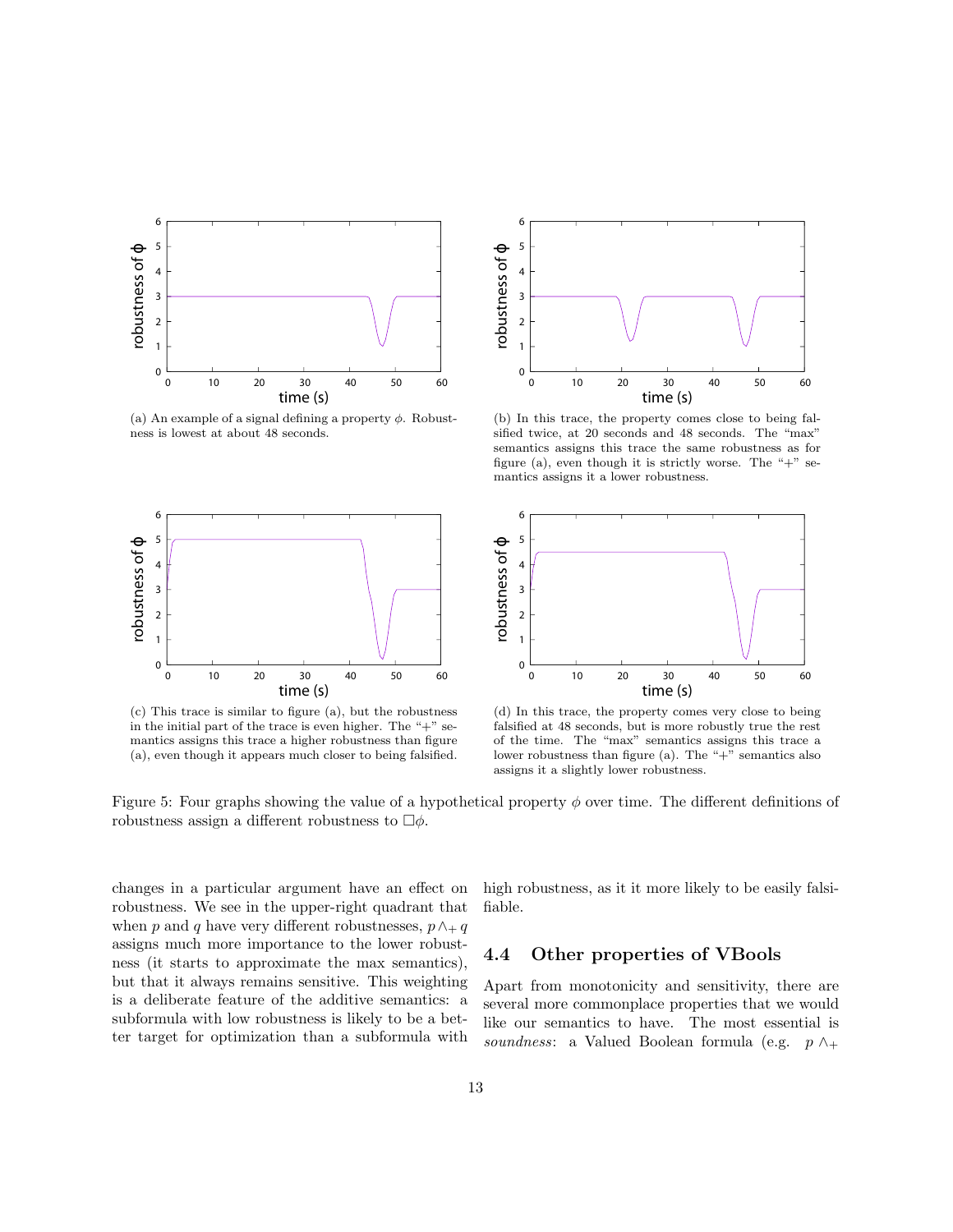$(\neg V q \lor \neg r)$  and the corresponding Boolean formula (in this case,  $p \wedge (\neg q \vee r)$  should always evaluate to the same Boolean result; the only difference is that the Valued Boolean also computes a robustness. All of the connectives we have defined are easily seen to be sound, since the Boolean part of each definition uses the corresponding Boolean connective. Therefore, the choice of semantics only affects the optimization process, not the truth or falsehood of the property.

We would also like the usual laws of Boolean logic to hold: connectives should be associative, commutative, idempotent, have an identity element, have a zero element, and obey the usual distributivity and negation laws. As mentioned above, these laws all hold if one ignores the computed robustness, but we would like robustness to respect these laws too. These properties are important because we do not want the robustness of a formula to depend on, for example, how conjunctions are bracketed or what order they are written in, and we do not want the tester to have to think about what arrangement of brackets is most suitable.

The max semantics obeys many laws of Boolean logic. Conjunction and disjunction are associative, commutative, idempotent and have  $\top_{\mathbf{v}}$  and  $\bot_{\mathbf{v}}$  as identity and zero elements. Distributivity holds, as do De Morgan's laws. What fails are the laws  $p \vee_{max} \neg_{v} p = \top$  and  $p \wedge_{max} \neg_{v} p = \bot$ , since the left and right hand sides may have different robustnesses. Proofs of these laws for VBools are omitted due to space constraints, but they are straightforward and only require an exhaustive case analysis on whether each VBool is true or false.

The additive connectives satisfy fewer laws than the max semantics. They are associative, commutative, have  $\top_{\mathbf{v}}$  and  $\bot_{\mathbf{v}}$  as identity and zero elements, and respect de Morgan's laws. They do not satisfy idempotence or distributivity. Idempotence fails because, for example,  $p \wedge p$  is a Valued Boolean whose robustness is either twice that of  $p$  (if  $p$  is false) or half that of  $p$  (if  $p$  is true). Distributivity fails for a similar reason, because expanding  $p \wedge_{+} (q \vee_{+} r)$  duplicates p, increasing its influence on the robustness computation. We are not aware of a semantics that combines associativity, commutativity, idempotence

<span id="page-13-1"></span>

Figure 6: Isobar plots of the robustness of the two semantics of ∧. Here, negative robustnesses represent false VBools.

and sensitivity; we conjecture that these four prop-erties are incompatible.<sup>[5](#page-13-2)</sup>

To summarise, both max and additive semantics satisfy many Boolean properties, but max satisfies more; in return for giving up some properties, the additive semantics gains sensitivity, which is useful for falsification. In an additive conjunction, the parameter optimizer is able to see when any of the conjuncts' robustness decreases, which is not the case for the max semantics. A final observation is that the additive semantics for conjunction assigns greater weight to less robust conjuncts, which means that when a conjunct is close to being falsified it can be reduced even if this causes the robustness of other conjuncts to increase markedly.

# <span id="page-13-0"></span>5 Results and Discussion

To show the performance of using additive semantics for STL during falsification (compared to max semantics), we perform falsification with additive semantics for four examples. Each of the four examples comes from (or is inspired by) other work, so we refer the reader to these original works for further details about each model. The results are presented in a set

<span id="page-13-2"></span><sup>5</sup>One could for example recover idempotence by multiplying or dividing by 2 in the definition of  $\wedge_+$ , but this would destroy associativity.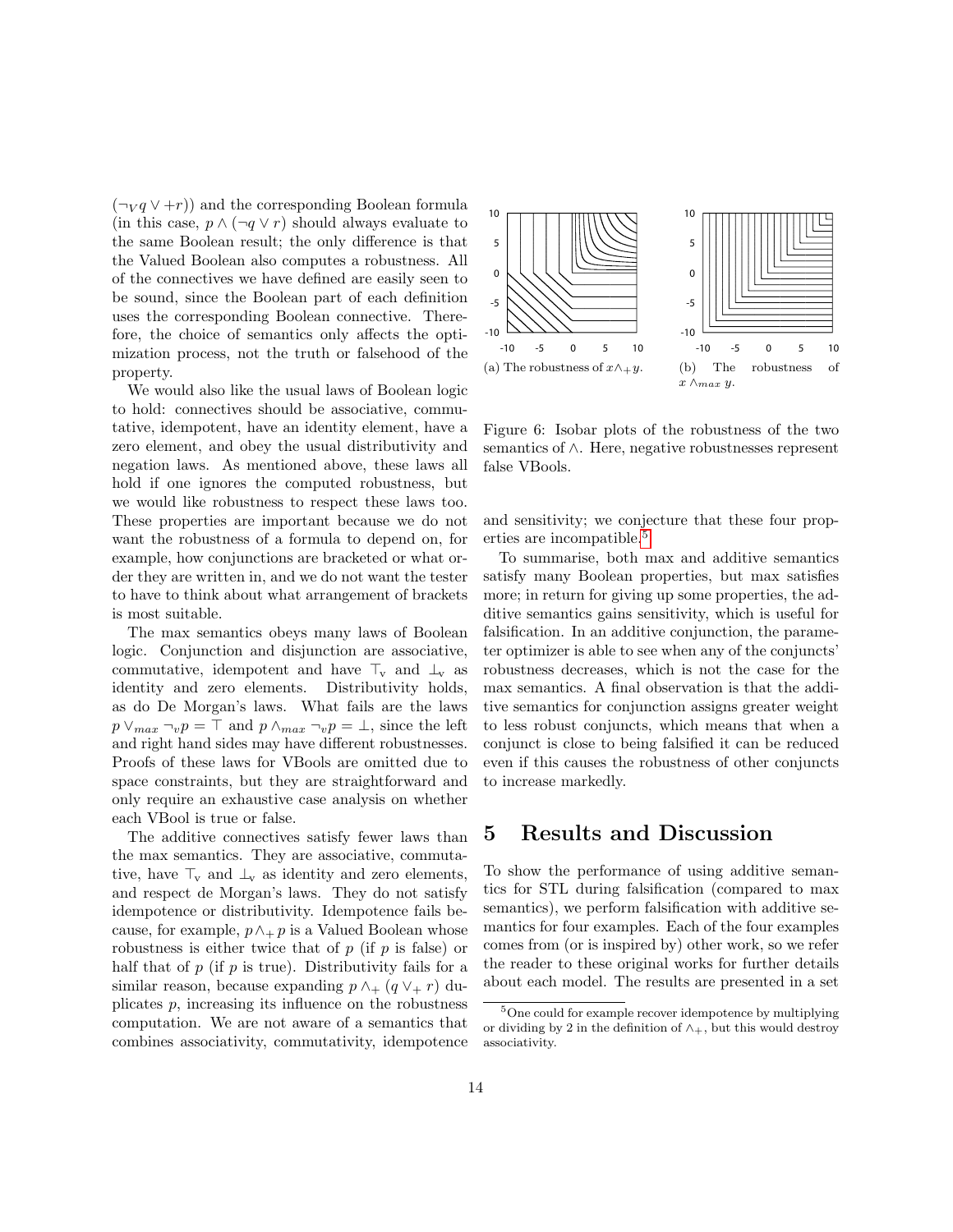of tables, and the layout of each table is the same. The results are shown in Sections [5.1](#page-14-0) - [5.4.](#page-15-0)

The rows of the tables show which specification is attempted to be falsified, which parameters or specific settings are used, and also which semantics are used. We use the max and additive semantics defined earlier in the paper, but we also include a third constant semantics. The robustness value for a constant semantics is equal to 100 if the specification is true, and -100 if the specification is not true. This constant semantics is used as a baseline to verify whether max and additive semantics yield better results than purely random testing<sup>[6](#page-14-1)</sup>.

For each parameter setting, the "Succ" column shows how many times the specification was actually falsified, and the "Iter" column shows the average number of iterations used by the optimization solver in each falsification attempt (the maximum is set to 1000). The "Iter/Succ" column shows the average number of iterations for the falsification attempts that were successful. The optimization solver used in these examples is a Simulated Annealing solver [\[40\]](#page-20-4).

# <span id="page-14-0"></span>5.1 Automatic Transmission Benchmark

The model takes as input the throttle and brake of a vehicle, and simulates the automatic transmission system (for details, see [\[33\]](#page-19-13)). The model has been used in several other works [\[17,](#page-18-14) [23\]](#page-19-3), and in this work we perform falsification with the Breach toolbox. The outputs of the system are the vehicle speed  $(v)$ , the engine speed  $(\omega)$ , and the gear. The model contains 69 blocks in total.

The model is simulated with a fixed-step setting (automatic step size), using the MATLAB solver ode5 (Dormand-Prince).

| Specification | Formula                                                                                       |
|---------------|-----------------------------------------------------------------------------------------------|
| $\varphi_1$   | $\Diamond_{[0,T]}(\omega \geq 2000)$                                                          |
| $\varphi_2$   | $\Box\Diamond_{[0,T]}(\omega \leq 3500 \vee \omega \geq 4500)$                                |
| $\varphi_3$   | $\Box_{[0,T]}(\neg (gear == 4))$                                                              |
| $\varphi_4$   | $\Diamond(\Box_{[0,T]}(gear == 3))$                                                           |
| $\varphi_5$   | $\bigwedge_{i=1,\ldots,4} \Box ((\neg (gear == i) \wedge \Diamond_{[0,\epsilon]} (gear == i)$ |
|               | $\implies (\Box_{[\epsilon,T+\epsilon]}(gear == i)))$                                         |
| $\varphi_6$   | $\Box_{[0,T]}(v \leq 85) \vee \Diamond(\omega \geq 4500)$                                     |
| $\varphi_7$   | $(\Box_{[0,1]} gear == 1) \land (\Box_{[2,4]} gear == 2)$                                     |
|               | $\wedge (\Box_{[5,7]} gear == 3) \wedge (\Box_{[8,10]} gear == 3)$                            |
|               | $\wedge (\Box_{[12,15]} gear == 2)$                                                           |
| $\varphi_8$   | $\Box_{[0,20]}((gear == 4 \wedge throttle > 45$                                               |
|               | $\wedge \text{throttle} < 50) \implies \omega < \bar{\omega}$                                 |

<span id="page-14-2"></span>Table 5: Specifications to Falsify for the Automatic Transmission Benchmark.

### 5.1.1 Falsification parameters

The throttle is generated using 7 control points distributed evenly in time, interpolated using the MAT-LAB interpolation setting pchip. Each control point has a value in the range [0, 100]. The brake input is interpolated similarly but only using 3 control points, each in the range [0, 500].

The specifications to falsify are shown in Table [5.](#page-14-2) Specifications  $\varphi_1-\varphi_6$  are taken from [\[23\]](#page-19-3). Note, however, that we do not modify the specifications to improve the falsification capability of our additive semantics.

The comparison between max semantics and additive semantics for each specification is shown in Table [6.](#page-21-0)

### 5.2 Abstract Fuel Control Benchmark

The model is an Abstract Fuel Control system implemented in Simulink, and it has been proposed as a benchmark for temporal logic falsification [\[41\]](#page-20-5). The inputs to the model are the input throttle  $\theta$  (in degrees) and the engine speed  $\omega$ . The outputs of inter-

<span id="page-14-1"></span> $^6\mathrm{We}$  have also implemented a  $random$  semantics, where the robustness at each sample is a uniform random number, but with correct sign (for STL robustness). Falsification for ran dom semantics performs worse than max, additive and constant semantics for all the examples in this paper.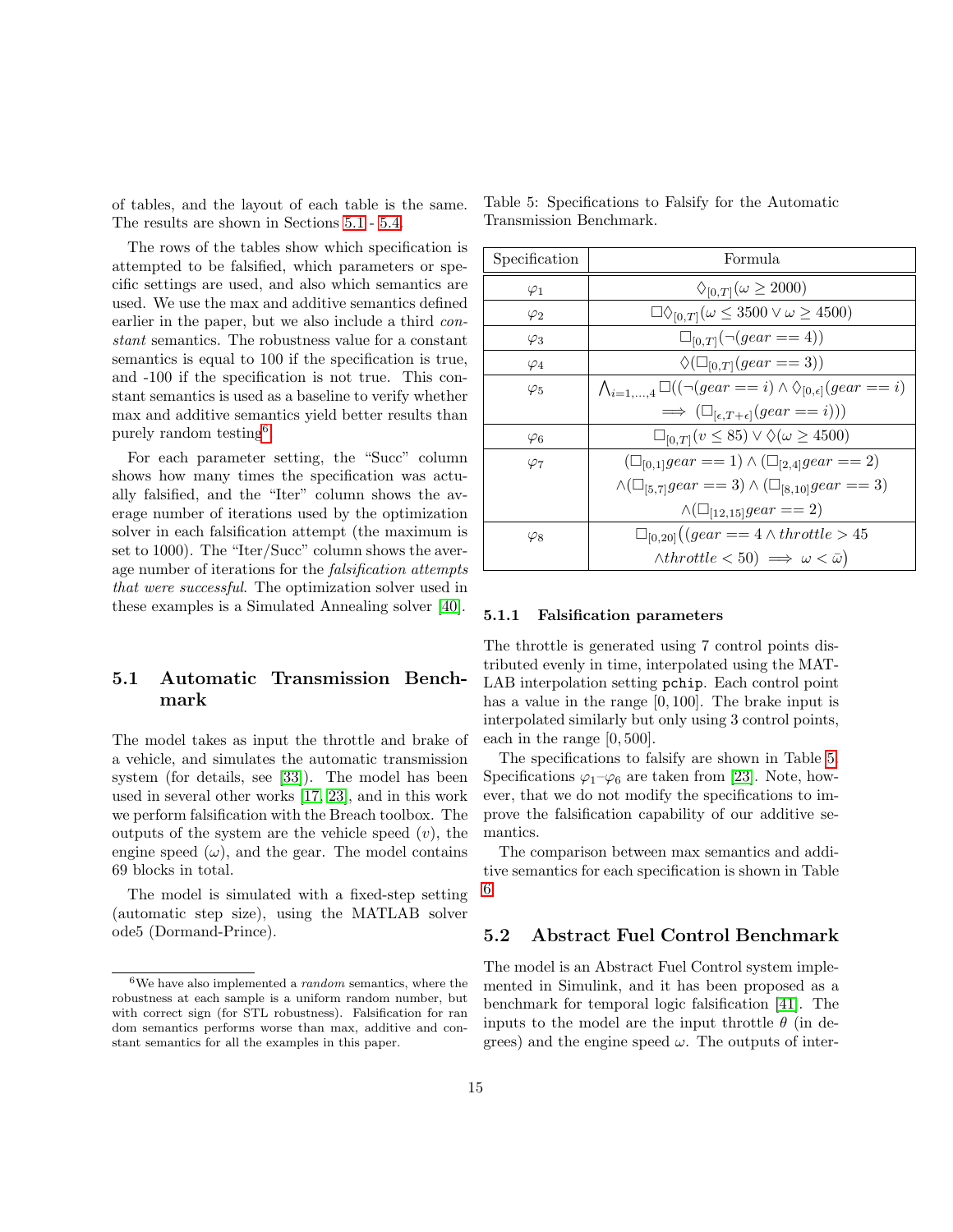est are the Air/Fuel ratio  $\lambda$  and the controller mode (either closed-loop or open-loop). The reference value  $\lambda_{ref}$  is equal to 14.7 for the specifications we are considering. The model contains 253 blocks in total.

The model is simulated with a variable-step setting using the MATLAB solver ode15s (stiff/NDF).

### 5.2.1 Falsification parameters

The engine speed is constant and allowed to be in the range [900, 1100]. The throttle angle is generated as a pulse signal with a base value of 8.9, a delay of 3, a period in the range [10, 30] and amplitude in the range [0.161]. Thus, the throttle angle always has a value in the range [8.9, 69.9], always switching back and forth between two values at different times of each simulation. We always simulate the system for 40 seconds.

The specifications to falsify are shown in Table [7.](#page-22-0) The specifications are variations of Req. (26) and (27) in [\[41\]](#page-20-5), using  $\eta = 1$ .

The results for the Abstract Fuel Control benchmark are shown in Table [8.](#page-23-0)

### 5.3 Third Order  $\Delta - \Sigma$  Modulator

The third order  $\Delta - \Sigma$  modulator is used as a technique for analog to digital conversion. The model is described in detail in [\[42\]](#page-20-6) and has previously been used for falsification benchmark purposes [\[40,](#page-20-4) [28\]](#page-19-8). The model has one input U, three states  $x_1, x_2, x_3$ , and three initial conditions  $x_1^{init}, x_2^{init}, x_3^{init}$ . The model contains 27 blocks in total.

The model is simulated with a fixed-step setting (automatic step size), using the MATLAB solver discrete (no continuous states).

### 5.3.1 Falsification parameters and specification

The input  $U$  is constant during the whole simulation, and the allowed values are in different sets for different scenarios (see Table [10](#page-24-0) for detailed scenarios). The initial conditions are all in the range  $[-0.1, 0.1]$ . The specifications to falsify are shown in Table [9](#page-23-1) (note that  $\varphi_1^{\Delta-\Sigma}$  is equivalent to  $((\varphi_2^{\Delta-\Sigma} \wedge \varphi_3^{\Delta-\Sigma}) \wedge$  $\varphi_4^{\Delta-\Sigma}$ )).

The results for the modulator benchmark are shown in Table [10.](#page-24-0)

### <span id="page-15-0"></span>5.4 Static Switched System

The static switched system has no dynamics and is included to show that both max and additive semantics can worsen the performance of falsification, compared to falsifying with Boolean semantics. The model is in-spired by [\[43\]](#page-20-7), and it has two inputs  $(u_1, u_2) \in [0, 1]^2$ which are kept constant. The model contains 16 blocks in total. The output  $y(t)$  is assigned according to

$$
y = \begin{cases} -2(u_1 + u_2) - 5 & \text{if } u_i \geq \text{thresh}, \ \forall i \\ 2((u_1 + 1)^2 + (u_2 + 1)^2) & \text{otherwise.} \end{cases}
$$

The specification to falsify is  $\varphi^{SS} = \Box(y \geq 0)$ . In other words, the falsification problem consists of finding a scenario where both inputs have a value above thresh. This is difficult since the gradient of the robustness (for max and additive) with respect to the input parameters will point away from the area where the specification is falsified. The results for the static switched system are shown in Table [11.](#page-24-1)

# 5.5 Transforming Volvo requirements to STL

We have successfully implemented the framework presented in this paper for transforming causal signalbased specifications into STL. We have transformed the requirements for two industrial models at Volvo Car Corporation, which model the electric machine of an electric vehicle, as well as the battery for an electric vehicle. The models contain 19846 and 18294 blocks, respectively<sup>[7](#page-15-1)</sup>. Note that the specifications have not been translated manually, only automatically using the procedure presented in this paper. For all the automatically translated specifications, correctness has been asserted during falsification runs,

<span id="page-15-1"></span> ${\rm ^7The}$  block counts include blocks in referenced models.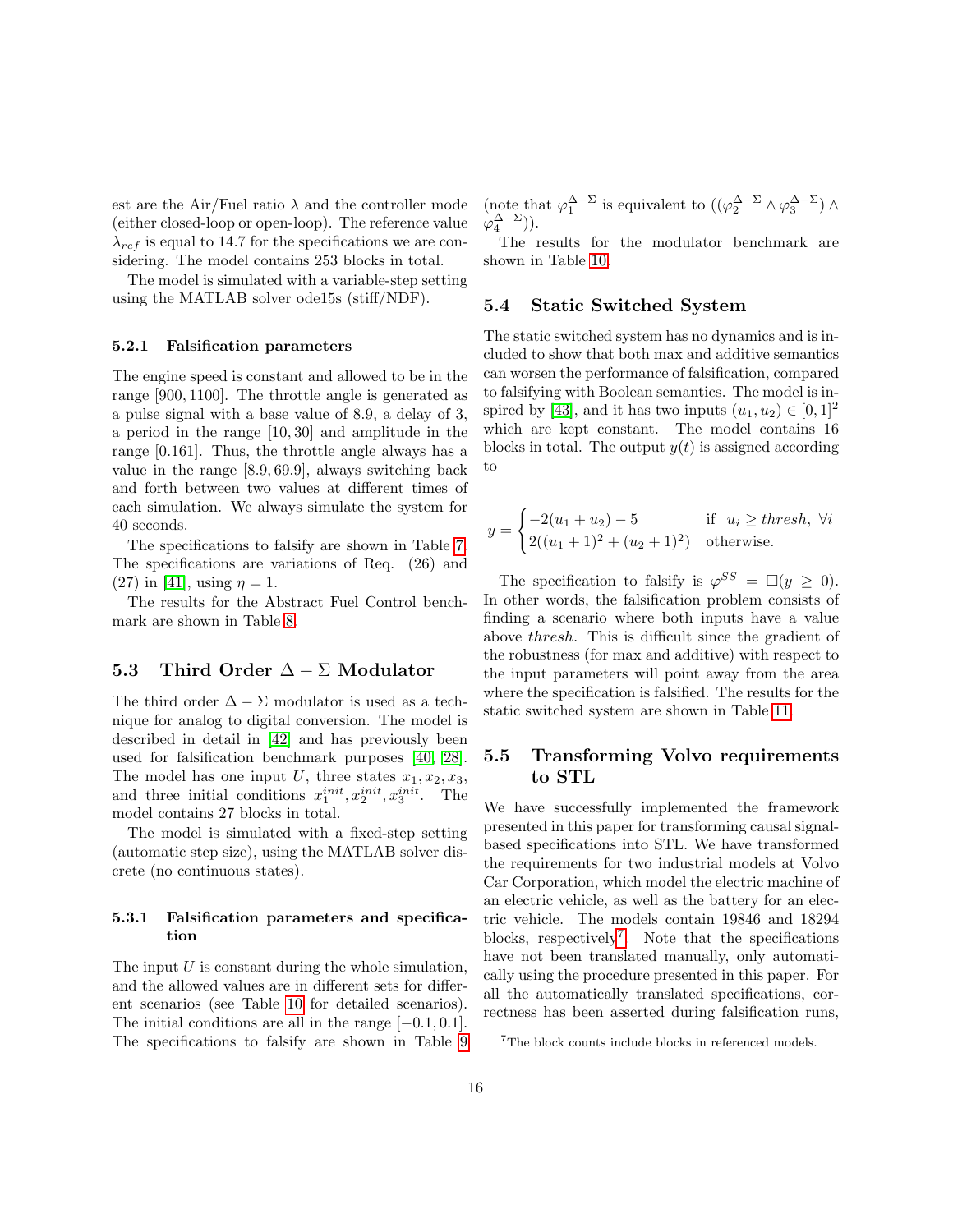i.e., the Boolean satisfaction of the translated formulas have coincided with the signal value of the specification modeled in Simulink. However, a formal proof of the correctness is out of the scope of this paper, and is considered future work.

In total, there are 58 transformed requirements for the first model and 36 transformed requirements for the second model. The transformation of requirements into STL specifications have enabled the use of temporal logic falsification for both models. Falsification is now being run continuously for both models, in order to catch software defects during development. Statistics for the transformed STL formulas are shown in Table [12.](#page-24-2) The sheer number of requirements combined with the complexity of the formulas shown in the table indicate that writing the specifications in STL manually would be very timeconsuming.

### 5.6 Discussion

For the specifications shown in this paper, we can see that no specific semantics perform better than the other two for all models. For several specifications, the constant semantics performs just as well as one or other of the robust semantics.

It is clear from the tables that sometimes max semantics are preferable, and sometimes additive semantics are preferable. For example, for specifications  $\varphi_1, \varphi_2, \varphi_7, \varphi_8$  additive semantics clearly perform better, while for specifications  $\varphi_5, \varphi_6, \varphi_1^{AFC}, \varphi_2^{AFC}$  max semantics clearly perform better. The static switched system was also introduced to show that the constant semantics *(i.e.* random testing) can be better than max or additive semantics. It is clear that  $\varphi^{SS}$  is easier to falsify for the constant semantics than for the other semantics.

Whether a specific semantics outperforms the others depends not only on the specification, but also on the system that is being falsified.

### 5.6.1 Preferable semantics for different specifications

The intuitive explanation for why additive semantics can be better in some cases is that it takes into account all the different subformulas of ∧ and ∨ formulas (and by extension also the temporal operators). In a conjunction, if only the highest robustness value decreases in between simulations, it is not certain that the max semantics will capture the change, but it will affect the total additive robustness. On the other hand, if one robustness increases while the other robustness decreases, the additive semantics robustness may not be affected, while the max semantics robustness will.

An example of when it is preferable to notice changes in all clauses of a conjunction is  $\varphi$ <sub>7</sub>. Here, each clause is not difficult to falsify individually, but to be able to falsify them all at once it helps a great deal to include more detailed robustness information about each clause. As such, having conjunctions with many clauses in a specification can indicate that additive semantics would be preferable for that (sub) specification.

### 5.6.2 Preferable semantics for different systems

For some system behaviour, it can be non-beneficial to consider changes in all parts of a conjunction. An example of this is the third order  $\Delta - \Sigma$  modulator. The results in Table [10](#page-24-0) indicate that  $\varphi_4^{\Delta-\Sigma}$  is by far the easiest sub-specification of  $\varphi_1^{\Delta-\Sigma}$  to falsify. Including more detailed robustness information about the other sub-specifications  $(\varphi_2^{\Delta-\Sigma} \text{ and } \varphi_3^{\Delta-\Sigma})$  makes the robustness information from  $\varphi_4^{\Delta-\Sigma}$  diluted in a sense, meaning that changing from max to additive semantics will not increase falsification capability.

# <span id="page-16-0"></span>6 Conclusions

We have presented two additions to potentially increase the capability of falsification of temporal logic specification for Cyber-Physical Systems (CPSs).

The first addition is a specification transformation framework, which takes requirements modeled in a causal signal-based frameworks and transforms them into Signal Temporal Logic (STL) formulas. The framework has been implemented for the specifications in two industrial-sized models at Volvo Car Cor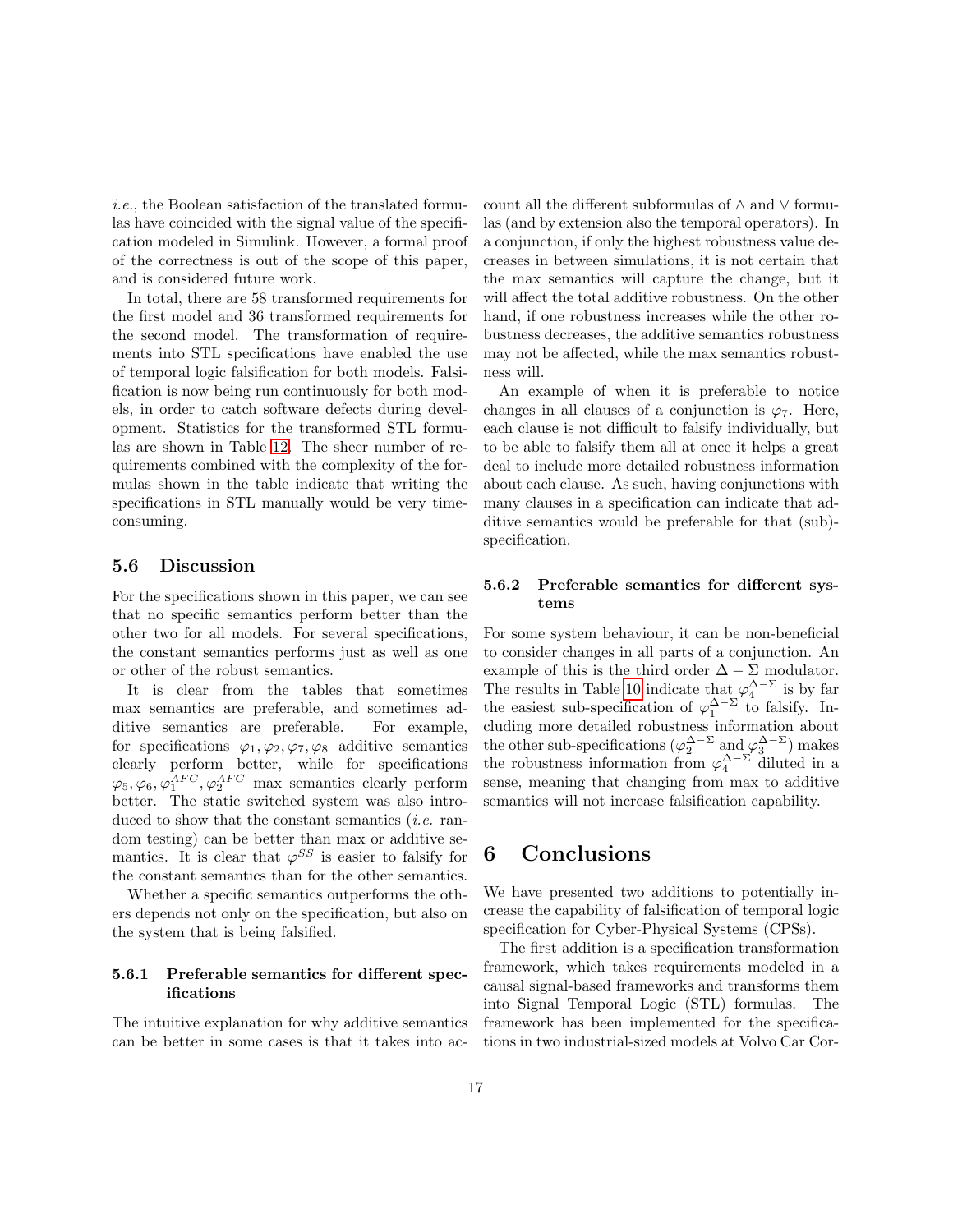poration, and it has enabled the use of falsification for both of the models. The specification transformation outputs a specification where we also have information about which preconditions should be fulfilled for different parts of the specification to be evaluated for given signal values and a given time.

The second addition is the introduction of additive semantics in the falsification process. Considering the established robust semantics of STL formulas as the max semantics, the difference for additive semantics is that the robustness of each clause in a conjunction can affect the total robustness of the conjunction, even if only one of the clause's robustness changes. Disjunction and temporal operators are defined in terms of conjunction for the additive semantics.

To indicate the usability of additive semantics for falsification, we have compared them to max semantics as well as constant semantics (essentially only Boolean information and no robustness) for several different models and specifications. The models we show results for are both well-known benchmark models, as well as a simple non-dynamic model to prove that all three choices of semantics can be the most viable. Previous work on falsification has overlooked the need to compare against the constant semantics as a baseline; our evaluation made it clear that for some specifications, falsification had no benefit over random testing. However, for most cases excluding the system in Section [5.4,](#page-15-0) it is clear that constant semantics perform worse that the others, indicating that robustness-based falsification is a reasonable way of finding faults in CPSs. We encourage other researchers to include a baseline comparison in their future work.

Which of the three semantics performs best depends both on the specification and the model. In a black-box setting, it is thus very difficult to decide which semantics to use for which operator in the specification to get the best results for falsification.

### 6.1 Future work

We have so far defined two semantics for Valued Booleans. There are most likely many more, each with their own trade-offs; we plan to explore these. Also, since the best choice of semantics can be different for each connective in a given specification, we would like to both

- formulate principles that can guide a tester in choosing a suitable semantics for each operator in a given specification, and
- analyze *both* the model and the specification to reason about which semantics would be best for falsification (*i.e.* grey-box or white-box testing).

Evaluating the effect of different robust semantics in falsification of generated specifications for the industrial examples presented in this paper is also a path we plan to explore. A more theoretical approach is about how the additive robustness relates to the view of temporal logic as filtering. Finally, it would be interesting to look at falsification which includes the extra information that we get from the specification transformation presented in this paper – namely, the information about all the preconditions that need to be fulfilled for different parts of the specification to be evaluated.

# Acknowledgment

The authors would like to thank Alexandre Donzé for his helpful comments on a draft of this paper. This work has been performed with support from the Swedish Governmental Agency for Innovation Systems (VINNOVA) project TESTRON 2015-04893 and from the Swedish Research Council (VR) project SyTeC 2016-06204. This support is gratefully acknowledged.

# References

- <span id="page-17-0"></span>[1] S. A. Seshia, S. Hu, W. Li, and Q. Zhu, "Design automation of cyber-physical systems: Challenges, advances, and opportunities," IEEE Transactions on Computer-Aided Design of Integrated Circuits and Systems, vol. 36, no. 9, pp. 1421–1434, 2017.
- <span id="page-17-1"></span>[2] E. M. Clarke, E. A. Emerson, and J. Sifakis, "Model checking: algorithmic verification and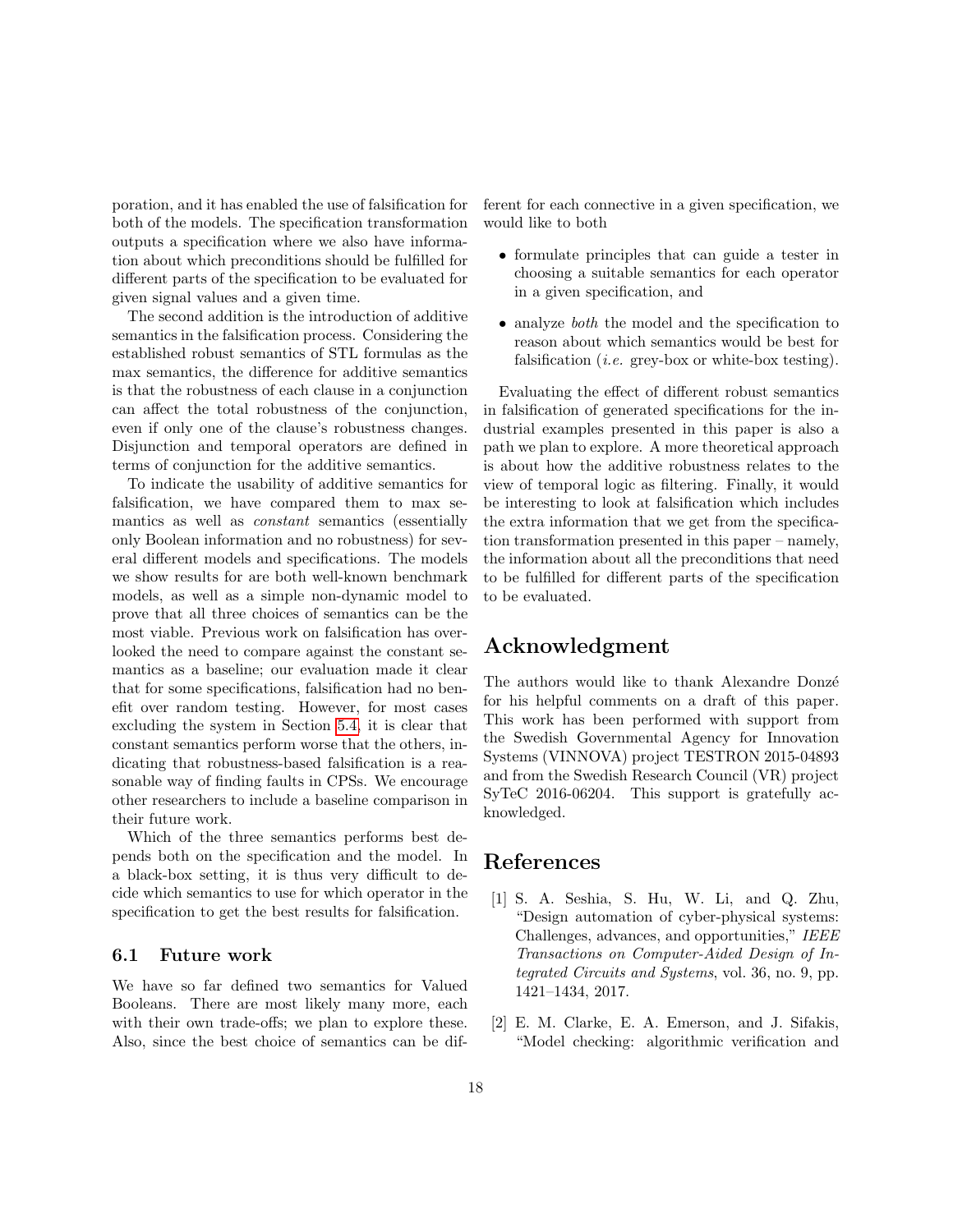debugging," Communications of the ACM, vol. 52, no. 11, pp. 74–84, 2009.

- <span id="page-18-0"></span>[3] T. A. Henzinger, P. W. Kopke, A. Puri, and P. Varaiya, "What's decidable about hybrid automata?" in Proceedings of the twenty-seventh annual ACM symposium on Theory of computing. ACM, 1995, pp. 373–382.
- <span id="page-18-1"></span>[4] E. Bartocci, J. Deshmukh, A. Donzé, G. Fainekos, O. Maler, D. Ničković, and S. Sankaranarayanan, "Specification-based monitoring of cyber-physical systems: a survey on theory, tools and applications," in Lectures on Runtime Verification. Springer, 2018, pp. 135–175.
- <span id="page-18-2"></span>[5] J. Kapinski, J. V. Deshmukh, X. Jin, H. Ito, and K. Butts, "Simulation-based approaches for verification of embedded control systems: An overview of traditional and advanced modeling, testing, and verification techniques," IEEE Control Systems Magazine, vol. 36, no. 6, pp. 45–64, 2016.
- <span id="page-18-3"></span>[6] A. Platzer, Logical Foundations of Cyber-Physical Systems. Springer, 2018.
- <span id="page-18-4"></span>[7] G. E. Fainekos, S. Sankaranarayanan, K. Ueda, and H. Yazarel, "Verification of automotive control applications using s-taliro," in American Control Conference (ACC), 2012. IEEE, 2012, pp. 3567–3572.
- <span id="page-18-5"></span>[8] Y. Annpureddy, C. Liu, G. E. Fainekos, and S. Sankaranarayanan, "S-TaLiRo: A tool for temporal logic falsification for hybrid systems." in TACAS, vol. 6605. Springer, 2011, pp. 254– 257.
- <span id="page-18-6"></span>[9] Y. S. R. Annapureddy and G. E. Fainekos, "Ant colonies for temporal logic falsification of hybrid systems," in IECON 2010-36th Annual Conference on IEEE Industrial Electronics Society. IEEE, 2010, pp. 91–96.
- <span id="page-18-7"></span>[10] H. Abbas, A. Winn, G. Fainekos, and A. A. Julius, "Functional gradient descent method for

metric temporal logic specifications," in American Control Conference (ACC), 2014. IEEE, 2014, pp. 2312–2317.

- <span id="page-18-8"></span>[11] R. Koymans, "Specifying real-time properties with metric temporal logic," Real-time systems, vol. 2, no. 4, pp. 255–299, 1990.
- <span id="page-18-9"></span>[12] O. Maler and D. Nickovic, "Monitoring temporal properties of continuous signals," in Formal Techniques, Modelling and Analysis of Timed and Fault-Tolerant Systems. Springer, 2004, pp. 152–166.
- <span id="page-18-10"></span>[13] The MathWorks, Inc., Natick, Massachusetts, "Simulink R2013b," 2017.
- <span id="page-18-11"></span>[14] K. Claessen, N. Smallbone, J. Eddeland, Z. Ramezani, and K. Åkesson, "Using valued booleans to find simpler counterexamples in random testing of cyber-physical systems," IFAC-PapersOnLine, vol. 51, no. 7, pp. 408–415, 2018.
- <span id="page-18-12"></span>[15] A. Donzé, "Breach, a toolbox for verification and parameter synthesis of hybrid systems." in CAV, vol. 10. Springer, 2010, pp. 167–170.
- <span id="page-18-13"></span>[16] G. E. Fainekos and G. J. Pappas, "Robustness of temporal logic specifications for continuous-time signals," Theoretical Computer Science, vol. 410, no. 42, pp. 4262–4291, 2009.
- <span id="page-18-14"></span>[17] X. Jin, A. Donzé, J. V. Deshmukh, and S. A. Seshia, "Mining requirements from closedloop control models," IEEE Transactions on Computer-Aided Design of Integrated Circuits and Systems, vol. 34, no. 11, pp. 1704–1717, 2015.
- <span id="page-18-15"></span>[18] S. Jakšić, E. Bartocci, R. Grosu, and D. Ničković, "An algebraic framework for runtime verification," IEEE Transactions on Computer-Aided Design of Integrated Circuits and Systems, vol. 37, no. 11, pp. 2233–2243, 2018.
- <span id="page-18-16"></span>[19] N. Kekatos, "Formal verification of cyberphysical systems in the industrial model-based design process," Ph.D. dissertation, Université Grenoble Alpes, 2018.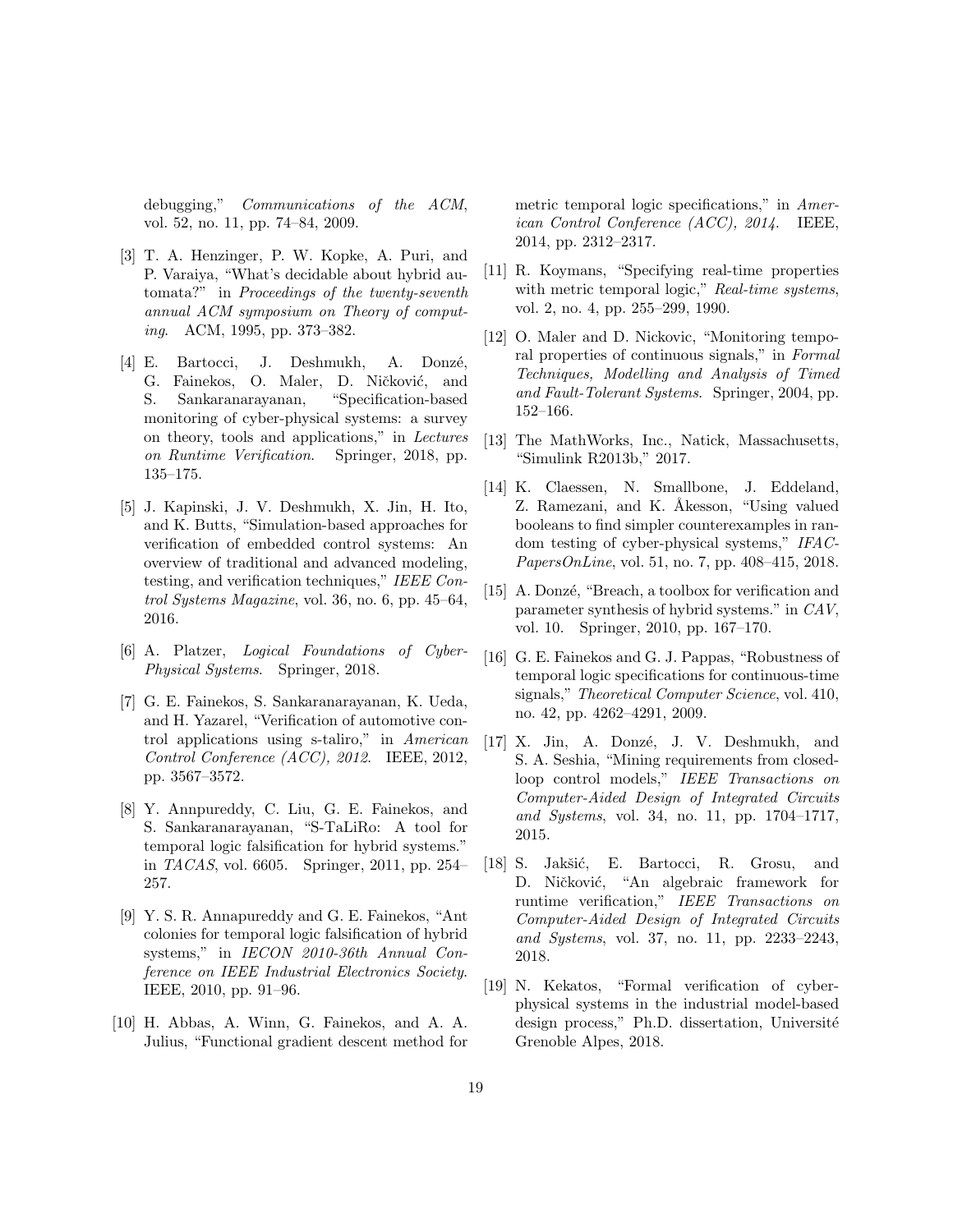- <span id="page-19-0"></span>[20] A. Balsini, M. Di Natale, M. Celia, and V. Tsachouridis, "Generation of simulink monitors for control applications from formal requirements," in 2017 12th IEEE International Symposium on Industrial Embedded Systems (SIES). IEEE, 2017, pp. 1–9.
- <span id="page-19-1"></span>[21] I. Dragomir, V. Preoteasa, and S. Tripakis, "The refinement calculus of reactive systems toolset," in International Conference on Tools and Algorithms for the Construction and Analysis of Systems. Springer, 2018, pp. 201–208.
- <span id="page-19-2"></span>[22] T. Nipkow, L. C. Paulson, and M. Wenzel, Isabelle/HOL: a proof assistant for higher-order logic. Springer Science & Business Media, 2002, vol. 2283.
- <span id="page-19-3"></span>[23] T. Akazaki and I. Hasuo, "Time robustness in MTL and expressivity in hybrid system falsification," in International Conference on Computer Aided Verification. Springer, 2015, pp. 356–374.
- <span id="page-19-4"></span>[24] J. Eddeland, S. Miremadi, M. Fabian, and K. Åkesson, "Objective functions for falsification of signal temporal logic properties in cyberphysical systems," in International Conference on Automation Science and Engineering, 2017, pp. 1326–1331.
- <span id="page-19-5"></span>[25] A. Rodionova, E. Bartocci, D. Nickovic, and R. Grosu, "Temporal logic as filtering," in Proceedings of the 19th International Conference on Hybrid Systems: Computation and Control. ACM, 2016, pp. 11–20.
- <span id="page-19-6"></span>[26] A. Dokhanchi, S. Yaghoubi, B. Hoxha, and G. Fainekos, "Vacuity aware falsification for mtl request-response specifications," in Proceedings of the 13th IEEE Conference on Automation Science and Engineering (CASE17), 2017.
- <span id="page-19-7"></span>[27] T. Akazaki, "Falsification of conditional safety properties for cyber-physical systems with gaussian process regression," in International Conference on Runtime Verification. Springer, 2016, pp. 439–446.
- <span id="page-19-8"></span>[28] A. Aerts, B. Tong Minh, M. Reza Mousavi, and M. A. Reniers, "Temporal logic falsification of cyber-physical systems: An input-signal space optimization approach," in 14th Workshop on Advances in Model Based Testing (A-MOST), 2018.
- <span id="page-19-9"></span>[29] A. Donzé and O. Maler, "Robust satisfaction of temporal logic over real-valued signals," in Formal Modeling and Analysis of Timed Systems: 8th International Conference, FORMATS 2010, Klosterneuburg, Austria, September 8-10, 2010. Proceedings, K. Chatterjee and T. A. Henzinger, Eds. Berlin, Heidelberg: Springer Berlin Heidelberg, 2010, pp. 92–106.
- <span id="page-19-10"></span>[30] A. Donzé and O. Maler, "Robust satisfaction of temporal logic over real-valued signals." in FOR-MATS, vol. 6246. Springer, 2010, pp. 92–106.
- <span id="page-19-11"></span>[31] G. E. Fainekos and G. J. Pappas, "Robust sampling for mitl specifications," in International Conference on Formal Modeling and Analysis of Timed Systems. Springer, 2007, pp. 147–162.
- <span id="page-19-12"></span>[32] V. Raman, A. Donzé, D. Sadigh, R. M. Murray, and S. A. Seshia, "Reactive synthesis from signal temporal logic specifications," in Proceedings of the 18th international conference on hybrid systems: Computation and control. ACM, 2015, pp. 239–248.
- <span id="page-19-13"></span>[33] B. Hoxha, H. Abbas, and G. Fainekos, "Benchmarks for temporal logic requirements for automotive systems," Proc. of Applied Verification for Continuous and Hybrid Systems, 2014.
- <span id="page-19-14"></span>[34] A. Dokhanchi, B. Hoxha, and G. Fainekos, "Metric interval temporal logic specification elicitation and debugging," in Formal Methods and Models for Codesign (MEMOCODE), 2015 ACM/IEEE International Conference on. IEEE, 2015, pp. 70–79.
- <span id="page-19-15"></span>[35] B. Hoxha, N. Mavridis, and G. Fainekos, "Vispec: A graphical tool for elicitation of mtl requirements," in Intelligent Robots and Systems (IROS), 2015 IEEE/RSJ International Conference on. IEEE, 2015, pp. 3486–3492.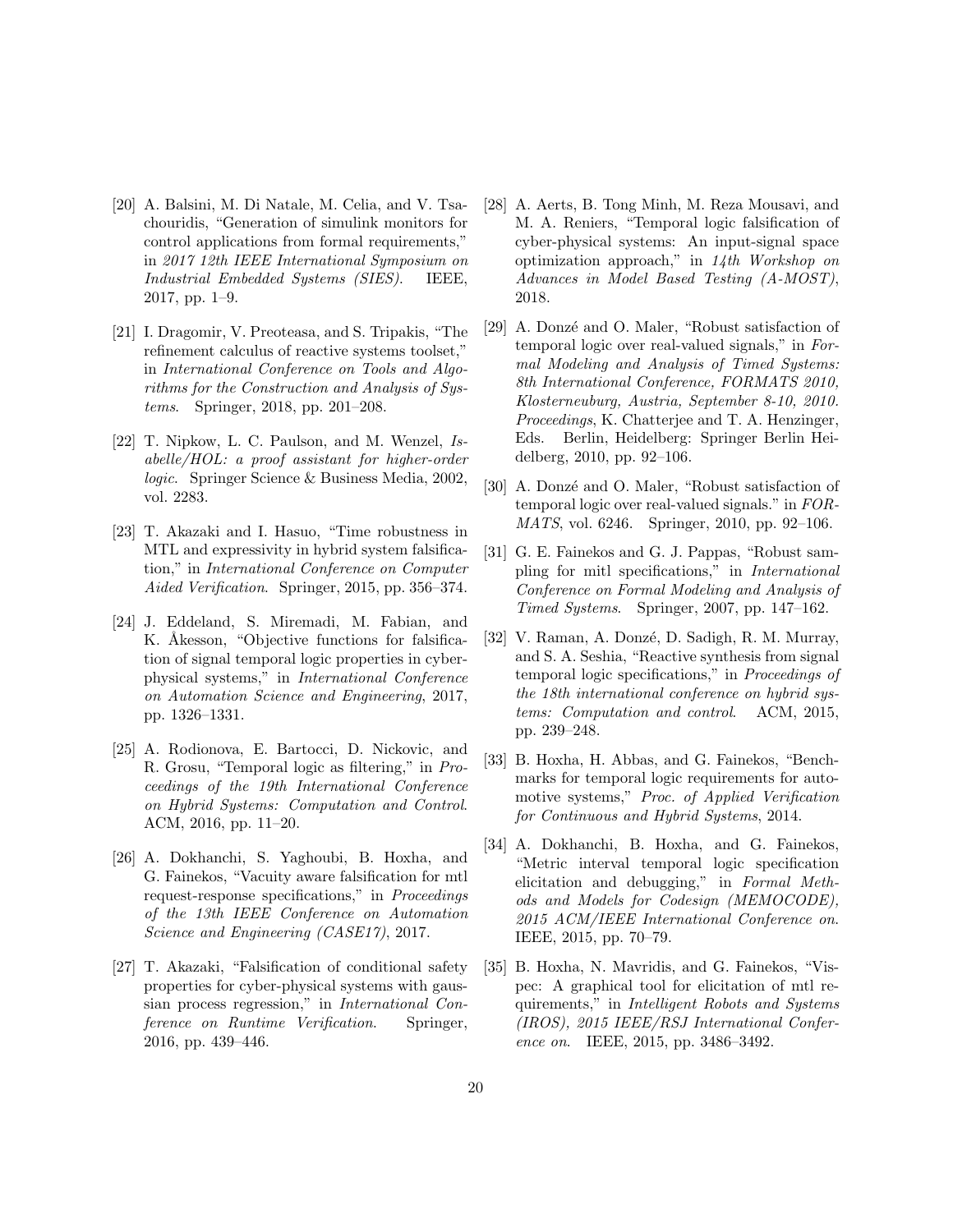- <span id="page-20-0"></span>[36] A. Dokhanchi, B. Hoxha, and G. Fainekos, "Formal requirement debugging for testing and verification of cyber-physical systems," ACM Transactions on Embedded Computing Systems (TECS), vol. 17, no. 2, p. 34, 2018.
- <span id="page-20-1"></span>[37] J. Kapinski, X. Jin, J. Deshmukh, A. Donze, T. Yamaguchi, H. Ito, T. Kaga, S. Kobuna, and S. Seshia, "St-lib: A library for specifying and classifying model behaviors," SAE Technical Paper, Tech. Rep., 2016.
- <span id="page-20-2"></span>[38] L. Brim, P. Dluhoš, D. Šafránek, and T. Vejpustek, "Stl\*: Extending signal temporal logic with signal-value freezing operator," Information and computation, vol. 236, pp. 52–67, 2014.
- <span id="page-20-3"></span>[39] A. Benveniste, T. Bourke, B. Caillaud, and M. Pouzet, "Non-standard semantics of hybrid systems modelers," Journal of Computer and System Sciences, vol. 78, no. 3, pp. 877–910, 2012.
- <span id="page-20-4"></span>[40] H. Abbas, G. Fainekos, S. Sankaranarayanan, F. Ivančić, and A. Gupta, "Probabilistic temporal logic falsification of cyber-physical systems," ACM Transactions on Embedded Computing Systems (TECS), vol. 12, no. 2s, p. 95, 2013.
- <span id="page-20-5"></span>[41] X. Jin, J. V. Deshmukh, J. Kapinski, K. Ueda, and K. Butts, "Powertrain control verification benchmark," in Proceedings of the 17th international conference on Hybrid systems: computation and control. ACM, 2014, pp. 253–262.
- <span id="page-20-6"></span>[42] T. Dang, A. Donzé, and O. Maler, "Verification of analog and mixed-signal circuits using hybrid system techniques," in International Conference on Formal Methods in Computer-Aided Design. Springer, 2004, pp. 21–36.
- <span id="page-20-7"></span>[43] A. Dokhanchi, A. Zutshi, R. T. Sriniva, S. Sankaranarayanan, and G. Fainekos, "Requirements driven falsification with coverage metrics," in Proceedings of the 12th International Conference on Embedded Software. IEEE Press, 2015, pp. 31–40.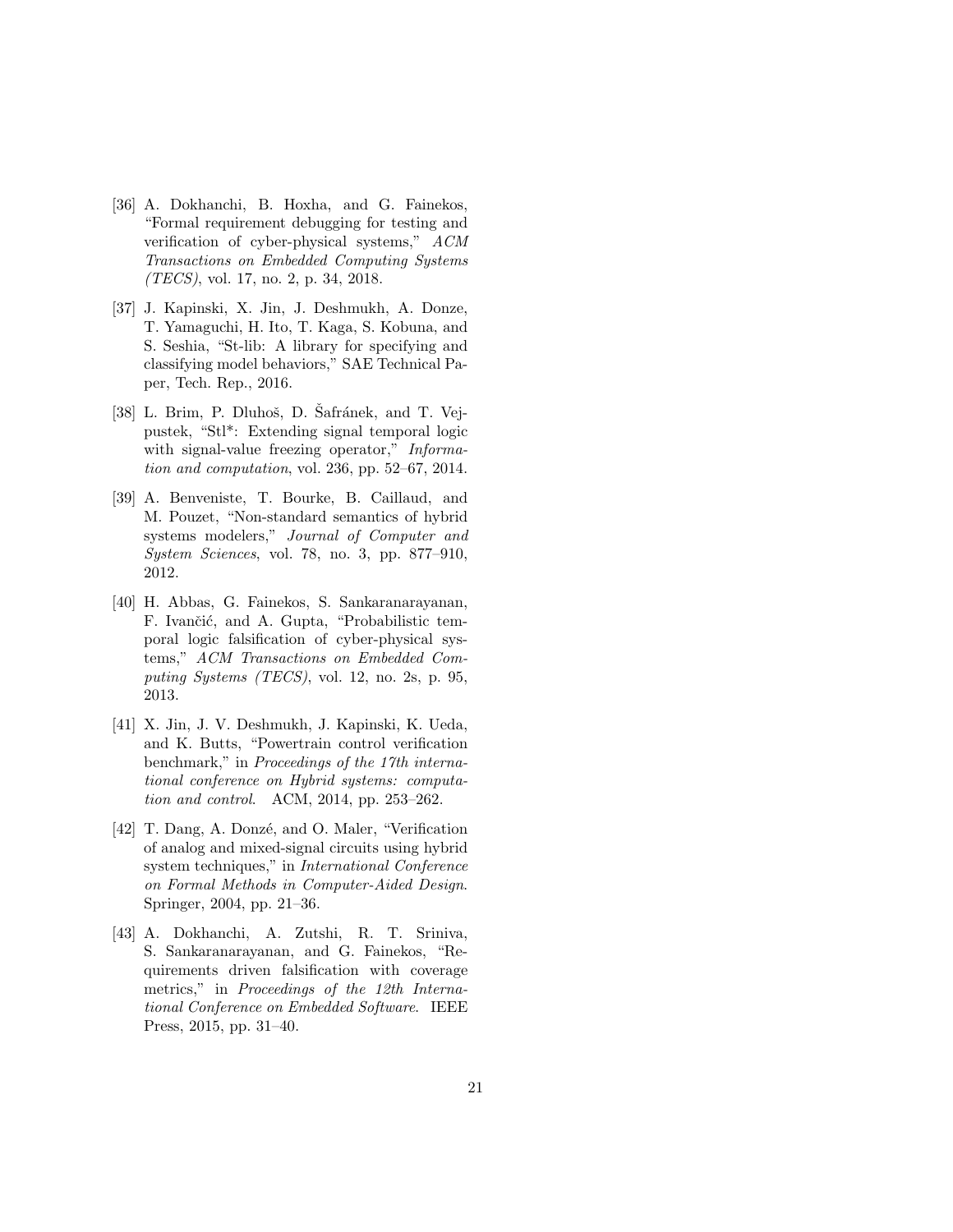<span id="page-21-0"></span>

| Specification | Semantics            | Parameters        |                            |                                       |                  |                         |                                      |                  |                     |                                      |  |  |
|---------------|----------------------|-------------------|----------------------------|---------------------------------------|------------------|-------------------------|--------------------------------------|------------------|---------------------|--------------------------------------|--|--|
|               |                      |                   | $T=20\,$                   |                                       |                  | $T = 30$                |                                      |                  | $\overline{T} = 40$ |                                      |  |  |
|               |                      | <b>Succ</b>       | $\ensuremath{\text{Iter}}$ | Iter/Succ                             | Succ             | Iter                    | $\overline{\text{Iter}/\text{Succ}}$ | <b>Succ</b>      | Iter                | Iter/Succ                            |  |  |
|               | Max                  | $20\,$            | 103.1                      | $103.1\,$                             | $19\,$           | $\hphantom{0,\!0}209.1$ | $167.5\,$                            | $14\,$           | $500.6\,$           | $286.6\,$                            |  |  |
| $\varphi_1$   | Additive             | 20                | 80.3                       | $80.3\,$                              | $20\,$           | 133.2                   | $133.2\,$                            | $20\,$           | 215.1               | $215.1\,$                            |  |  |
|               | Constant             | $14\,$            | 734.0                      | 619.9                                 | $\sqrt{3}$       | $\boldsymbol{930.5}$    | $536.3\,$                            | $\boldsymbol{0}$ | 1000.0              | $\qquad \qquad \blacksquare$         |  |  |
|               |                      |                   | $T=10\,$                   |                                       |                  |                         |                                      |                  |                     |                                      |  |  |
|               |                      | Succ              | Iter                       | $\overline{\text{Iter}/\text{Succ}}$  |                  |                         |                                      |                  |                     |                                      |  |  |
|               | Max                  | $16\,$            | $247.9\,$                  | $59.9\,$                              |                  |                         |                                      |                  |                     |                                      |  |  |
| $\varphi_2$   | Additive             | 20                | 172.1                      | 172.1                                 |                  |                         |                                      |                  |                     |                                      |  |  |
|               | Constant             | $20\,$            | $277.3\,$                  | $277.3\,$                             |                  |                         |                                      |                  |                     |                                      |  |  |
|               |                      |                   | $T=4$                      |                                       |                  | $T=4.5$                 |                                      |                  | $T=5$               |                                      |  |  |
|               |                      | $\overline{Succ}$ | Iter                       | Iter/Succ                             | Succ             | Iter                    | Iter/Succ                            | Succ             | Iter                | Iter/Succ                            |  |  |
|               | $\operatorname{Max}$ | $\boldsymbol{0}$  | 1000.0                     |                                       | $\boldsymbol{9}$ | 796.4                   | 547.6                                | 17               | 467.8               | $373.9\,$                            |  |  |
| $\varphi_3$   | Additive             | $\boldsymbol{0}$  | 1000.0                     |                                       | $10\,$           | 736.0                   | 472.0                                | 17               | 532.9               | 450.4                                |  |  |
|               | Constant             | $\boldsymbol{0}$  | 1000.0                     | $\overline{\phantom{a}}$              | $11\,$           | $641.9\,$               | 348.8                                | 16               | 472.9               | 341.1                                |  |  |
|               |                      |                   | $T=1$                      |                                       |                  | $T=2$                   |                                      |                  |                     |                                      |  |  |
|               |                      | <b>Succ</b>       | Iter                       | Iter/Succ                             | Succ             | Iter                    | Iter/Succ                            |                  |                     |                                      |  |  |
|               | Max                  | $\bf 5$           | 852.7                      | 410.8                                 | $20\,$           | 182.0                   | 182.0                                |                  |                     |                                      |  |  |
| $\varphi_4$   | Additive             | $\,6\,$           | 795.2                      | 317.3                                 | $20\,$           | $90.6\,$                | $90.6\,$                             |                  |                     |                                      |  |  |
|               | Constant             | $\mathbf{1}$      | 998.4                      | 967.0                                 | $20\,$           | 160.0                   | 160.0                                |                  |                     |                                      |  |  |
|               |                      |                   | $T=0.8\,$                  |                                       |                  | ${\cal T}=1$            |                                      |                  | ${\cal T}=2$        |                                      |  |  |
|               |                      | Succ              | Iter                       | $1 \overline{\text{ter}/\text{Succ}}$ | Succ             | Iter                    | $\overline{\text{Iter}/\text{Succ}}$ | Succ             | Iter                | $\overline{\text{Iter}/\text{Succ}}$ |  |  |
|               | Max                  | $\boldsymbol{0}$  | 1000.0                     |                                       | $12\,$           | $754.4\,$               | $590.7\,$                            | $20\,$           | $60.1\,$            | $60.1\,$                             |  |  |
| $\varphi_5$   | Additive             | $\boldsymbol{0}$  | 1000.0                     |                                       | $\overline{4}$   | $864.5\,$               | 322.5                                | $20\,$           | 90.7                | $90.7\,$                             |  |  |
|               | Constant             | $\boldsymbol{0}$  | 1000.0                     |                                       | $13\,$           | 704.6                   | $545.5\,$                            | $20\,$           | 64.7                | 64.7                                 |  |  |
|               |                      |                   | $T=10$                     |                                       |                  | $T=12\,$                |                                      |                  |                     |                                      |  |  |
|               |                      | Succ              | <b>Iter</b>                | Iter/Succ                             | Succ             | Iter                    | Iter/Succ                            |                  |                     |                                      |  |  |
|               | $\operatorname{Max}$ | $\boldsymbol{9}$  | 731.4                      | 403.0                                 | $20\,$           | $153.5\,$               | 153.5                                |                  |                     |                                      |  |  |
| $\varphi_6$   | Additive             | 12                | 665.9                      | 443.1                                 | $20\,$           | 182.9                   | $182.9\,$                            |                  |                     |                                      |  |  |
|               | Constant             | $\boldsymbol{0}$  | 1000.0                     | $\overline{a}$                        | $\overline{4}$   | $899.1\,$               | $\!95.5$                             |                  |                     |                                      |  |  |
|               |                      |                   |                            |                                       |                  |                         |                                      |                  |                     |                                      |  |  |
|               |                      | Succ              | Iter                       | Iter/Succ                             |                  |                         |                                      |                  |                     |                                      |  |  |
|               | $\operatorname{Max}$ | 4                 | $905.4\,$                  | $527.0\,$                             |                  |                         |                                      |                  |                     |                                      |  |  |
| $\varphi_7$   | Additive             | 15                | 493.3                      | 324.4                                 |                  |                         |                                      |                  |                     |                                      |  |  |
|               | Constant             | $\overline{4}$    | 836.7                      | $183.5\,$                             |                  |                         |                                      |                  |                     |                                      |  |  |
|               |                      |                   | $\hat{\omega} = 3000$      |                                       |                  | $\hat{\omega}=3500$     |                                      |                  |                     |                                      |  |  |
|               |                      | Succ              | Iter                       | Iter/Succ                             | Succ             | Iter                    | Iter/Succ                            |                  |                     |                                      |  |  |
|               | Max                  | $20\,$            | 16.9                       | 16.9                                  | $\boldsymbol{0}$ | 1000.0                  |                                      |                  |                     |                                      |  |  |
| $\varphi_8$   | Additive             | $20\,$            | $20.4\,$                   | $20.4\,$                              | 19               | $296.1\,$               | 259.1                                |                  |                     |                                      |  |  |
|               | Constant             | $20\,$            | $10.1\,$                   | $10.1_{22}$                           | $\boldsymbol{0}$ | 1000.0                  |                                      |                  |                     |                                      |  |  |

Table 6: Results for the automatic transmission benchmark.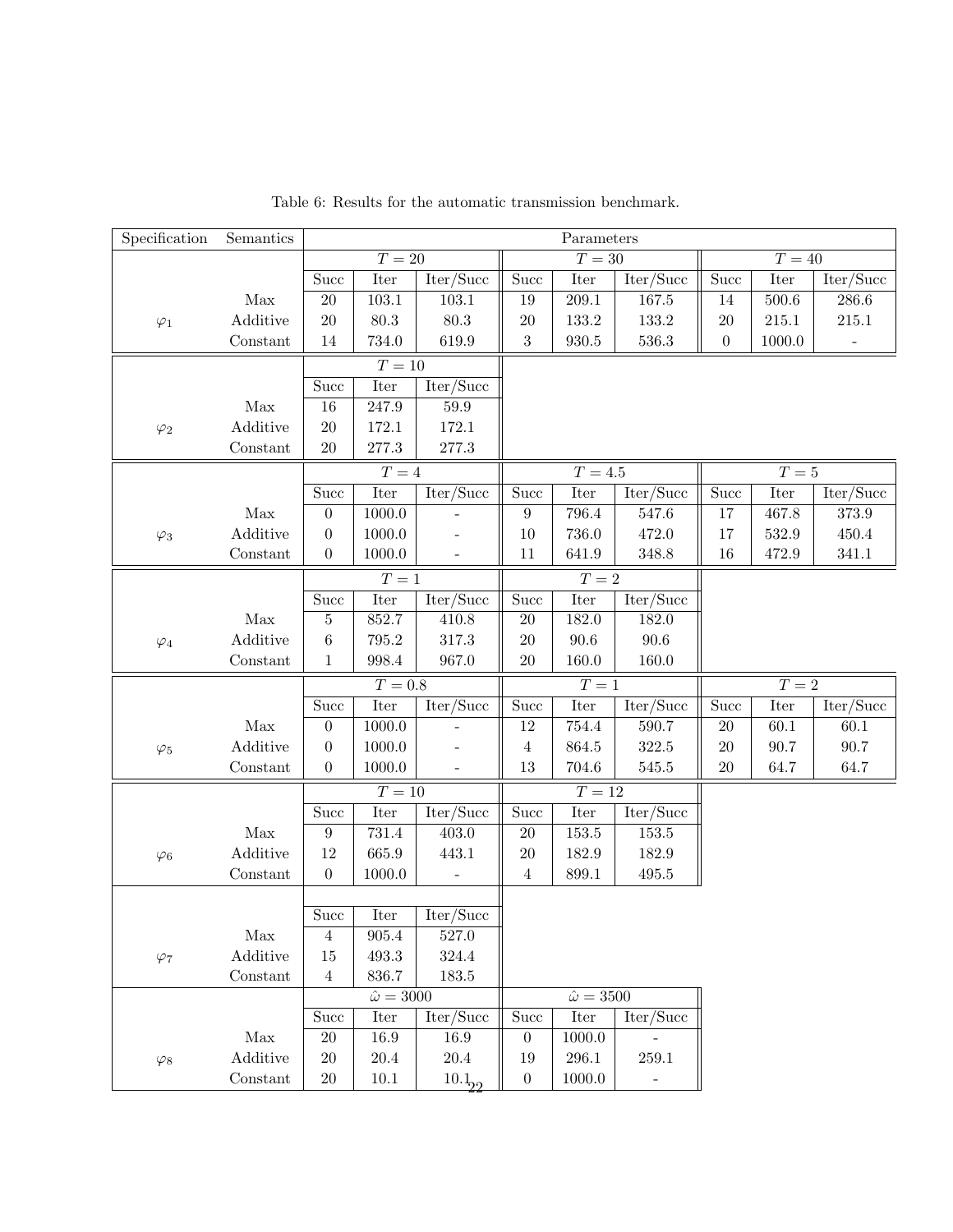| Specification     | Formula                                                                          |
|-------------------|----------------------------------------------------------------------------------|
| $\varphi_1^{AFC}$ | $\Box_{[11,40]}( \frac{\lambda(t)-\lambda_{ref}}{\lambda_{ref}}  < tol)$         |
| $\varphi_2^{AFC}$ | $\Box_{[11,35]}((\theta(t) < \theta(t+0.01) \vee \theta(t) > \theta(t+0.01)))$   |
|                   | $\Rightarrow \Box_{[1,5]}( \frac{\lambda-\lambda_{ref}}{\lambda_{ref}}  < tol) $ |

<span id="page-22-0"></span>Table 7: Specifications to Falsify for the Abstract Fuel Control benchmark.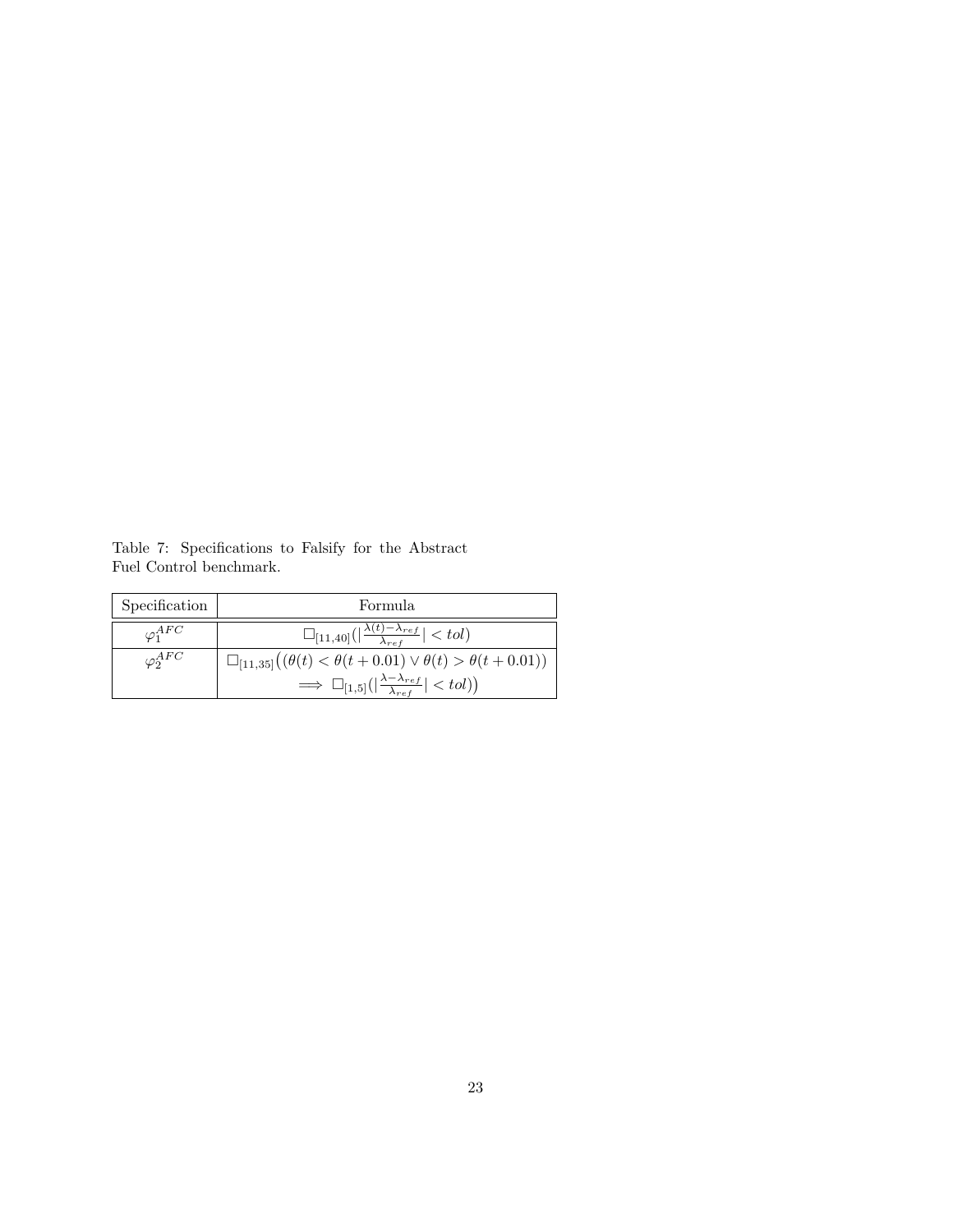<span id="page-23-0"></span>

| Specification     | Semantics |             | Parameters   |           |                |              |           |                |       |           |  |
|-------------------|-----------|-------------|--------------|-----------|----------------|--------------|-----------|----------------|-------|-----------|--|
|                   |           |             | $tol = 0.16$ |           |                | $tol = 0.17$ |           | $tol = 0.18$   |       |           |  |
|                   |           | <b>Succ</b> | Iter         | Iter/Succ | Succ           | Iter         | Iter/Succ | Succ           | Iter  | Iter/Succ |  |
|                   | Max       | 20          | 313.2        | 313.2     | 9              | 758.6        | 463.7     | 3              | 934.1 | 560.7     |  |
| $\varphi_1^{AFC}$ | Additive  | 19          | 589.2        | 567.6     | 7              | 837.8        | 536.6     | $\overline{2}$ | 962.0 | 620.0     |  |
|                   | Constant  | 14          | 564.4        | 377.7     | $\overline{2}$ | 967.8        | 678.0     |                | 971.1 | 423.0     |  |
|                   |           |             | $tol = 0.16$ |           | $tol = 0.17$   |              |           | $tol = 0.18$   |       |           |  |
|                   |           | <b>Succ</b> | Iter         | Iter/Succ | Succ           | Iter         | Iter/Succ | Succ           | Iter  | Iter/Succ |  |
|                   | Max       | 20          | 319.4        | 319.4     | 7              | 786.6        | 390.4     | $\overline{2}$ | 954.8 | 548.0     |  |
| $\varphi_2^{AFC}$ | Additive  | 19          | 545.5        | 521.6     | $\overline{2}$ | 942.8        | 428.0     | $\overline{2}$ | 962.5 | 625.5     |  |
|                   | Constant  | 12          | 680.8        | 468.0     | 3              | 937.8        | 585.0     | 3              | 929.1 | 527.7     |  |

Table 8: Results for the Abstract Fuel Control benchmark.

<span id="page-23-1"></span>Table 9: Specifications to Falsify for the Third Order  $\Delta-\Sigma$  Modulator.

| Specification                   | Formula                                                                  |
|---------------------------------|--------------------------------------------------------------------------|
| $\sqrt{\phi_1^{\Delta-\Sigma}}$ | $\Box \left( \bigwedge_{i=1}^3 (-1 \leq x_i \wedge x_i \leq 1) \right).$ |
|                                 | $\Box (-1 \leq x_1 \wedge x_1 \leq 1)$                                   |
| $\sigma_2^{\Delta-\Sigma}$      | $\Box (-1 \leq x_2 \wedge x_2 \leq 1)$                                   |
|                                 | $\Box (-1 \leq x_3 \wedge x_3 \leq 1)$                                   |